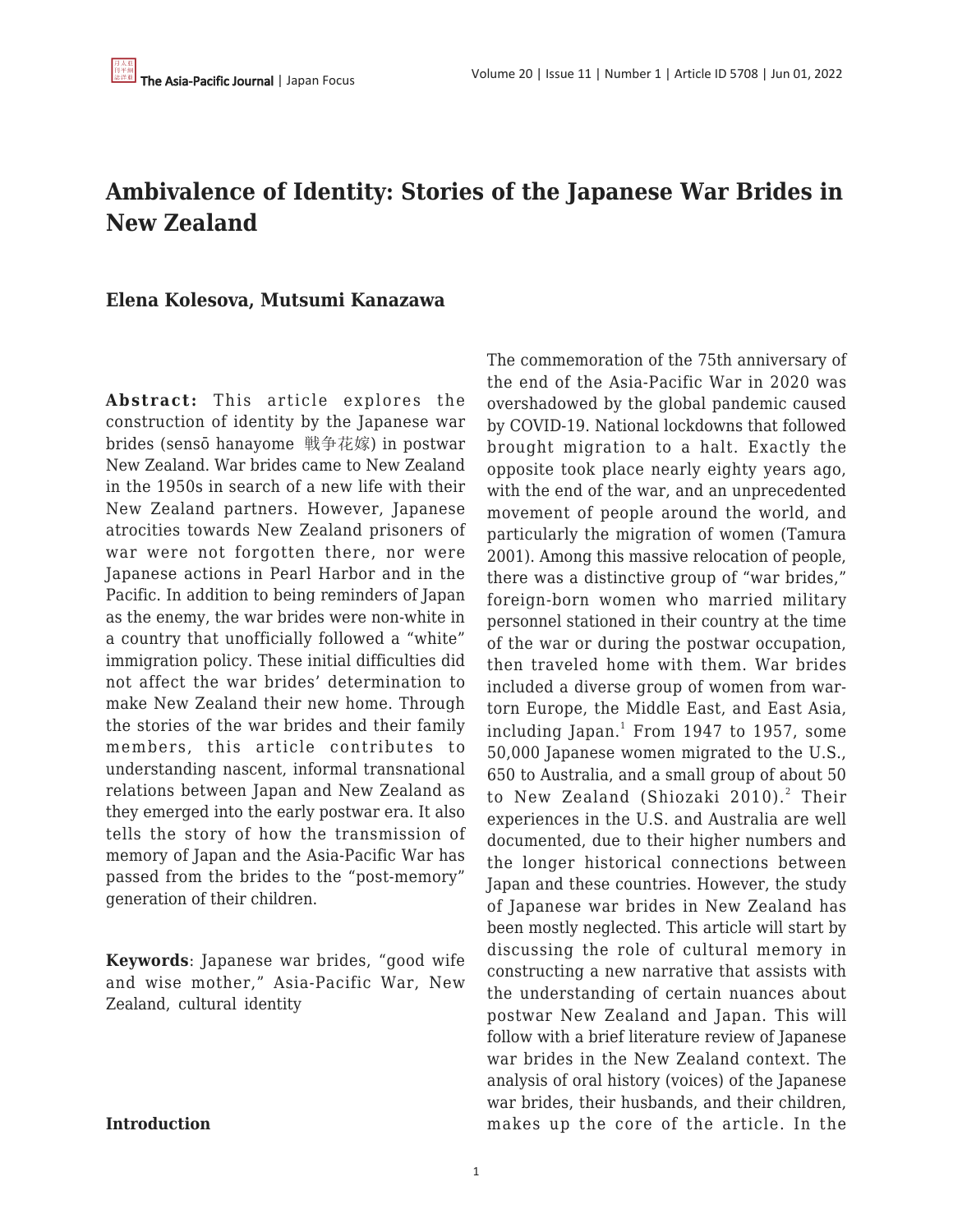

conclusion, we explore the war brides' legacy and reflect on the transmission of memory of the Asia-Pacific War from the war brides as immediate survivors of the adversities in postwar Japan and New Zealand to the "postmemory" generation of the war brides' children.

Cultural Memory: Creation of a New Narrative

The construction of "cultural memory" always plays an important role in defining collective identity for any new generation. The stories of Japanese war brides have the potential, not only to add new elements to constructing new narratives about postwar New Zealand, but also add new nuances to the three main categories of trauma narratives that developed in postwar Japan, as examined by Akiko Hashimoto (2015). The construction of the first narrative, the war dead as national heroes, Hashimoto suggests, was "intended to cultivate pride in national belonging" (ibid. 7) after the humiliation of defeat in war. The second narrative refers to the victims of the war in the domestic sphere, primarily Hiroshima and Nagasaki, and of multiple US air raids on many other Japanese cities. Similar to the first narrative, this includes only Japanese victims. Japan as aggressor makes up the third type of narrative. Hashimoto argues that this is the most difficult and complicated narrative and usually appears in media, academic publications, intellectual discussions, and in some veterans' memoirs and oral histories (ibid. 8).

In this article, we argue that the memories held and passed on by Japanese war brides do not belong to any of these categories but add new layers to constructing cultural memory of the postwar in Japan and New Zealand. Initially, war brides could be identified as victims of the war and could thus fit into Hashimoto's second category. Nearly all of the war brides who came to New Zealand were from Kure City, a

port town located 25 kilometers south of Hiroshima City in Hiroshima Prefecture. Kure was also the place where the majority of New Zealanders were stationed during their two military missions in Japan.



### **Figure 1: The Chūgoku region. Map by the [Japan Ryokan and Hotel Association,](https://www.ryokan.or.jp/english/search/local/H) 2014. Reproduced with permission.**

In the late nineteenth century, Kure grew into one of the most important naval bases in Japan. The city developed munitions and shipbuilding industries including the naval training facilities in Etajima, about a 20-minute boat ride from Kure. As a result, it became one of the most bombed places from early 1945. The atomic bomb dropped on Hiroshima City on 6 August 1945 did not affect Kure directly. However, the city was inundated with an exodus of wounded people from Hiroshima who required urgent medical help.

After the Asia-Pacific War, New Zealand dispatched two missions to Japan. The first, known as "The J-Force," comprised 12,000 servicemen and women. (Brocklebank 1997; Daniels 2013; Parr 2012). The mission was part of the British Commonwealth Occupation Force (BCOF) between 1946 and 1948. BCOF included military personnel from the U.K.,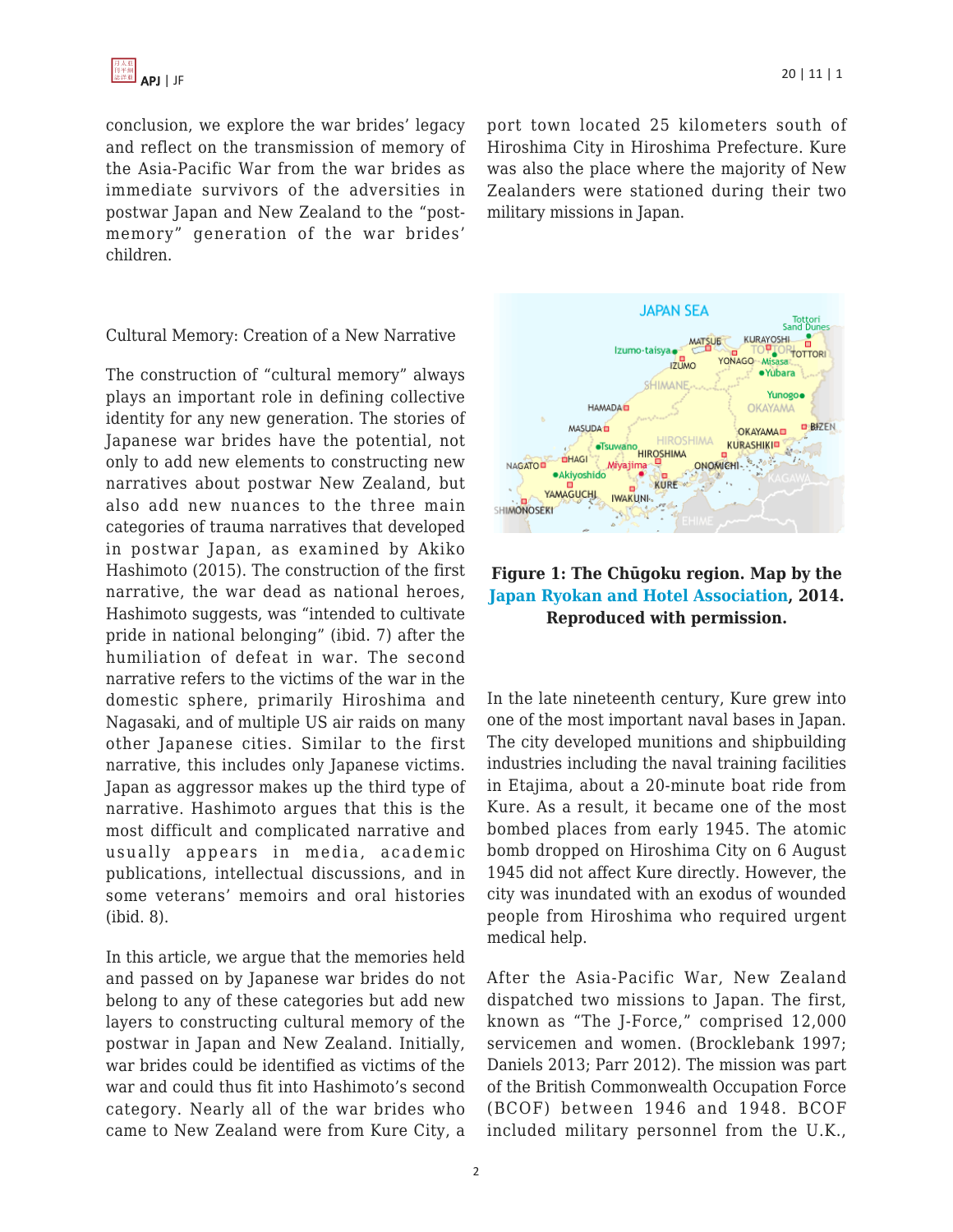

Australia, India, and New Zealand. The main purpose of this mission was the demilitarization and democratization of Japan. The second mission began during the Korean War (1950–1953) and lasted until 1956. This included 6,000 New Zealanders who were dispatched to Korea as " The K Force," a part of the British Commonwealth Forces Korea (BCFK) under the U.N. Command (Ministry of Culture and Heritage, 2014). K Force soldiers went to Japan either for rest and recreation or were assigned to duty service at the base in Japan, with the headquarters in Kure. Both missions provided the opportunity for New Zealand men to meet with Japanese women. In spite of the anti-fraternization policy promoted by BCOF and the negative attitudes in Japan towards women dating "enemy" soldiers, romances started to develop.

The data collected for this research are based on oral history methodology. We consider memory as "an active process of creation of meanings" (Portelli 2006, 37–38). Alistair Thomson suggested that "the subjectivity of memory provided clues not only about the meanings of historical experience, but also about the relationships between past and present, between memory and personal identity, and between individual and collective memory" (2011, 80). In this project, we aim to understand how people make sense of their past, how they connect their personal experiences with the social and historical contexts, and how they manage to interpret their own lives and the world around them.

Nine war brides, two husbands and eight children told their stories through in-depth interviews that were followed by a focus group meeting. The interview questions followed the life trajectory of the war brides, starting with the questions about meeting their future husbands in Japan, reasons for leaving Japan, their adjustment to life in New Zealand and, finally, their connections with Japan in the course of their lives. The conversations continued beyond the formal interviews, which provided additional data for this research. Further contacts with the war brides in Australia and the U.S. added to our understanding of the topic. (Figure 2)

| Code             | Name       | Category                             | Code             | Name          | Category                |
|------------------|------------|--------------------------------------|------------------|---------------|-------------------------|
| <b>WB01</b>      |            | Mariko*   War bride ⊓                | WBS04 Kazue*     |               | War bride (deceased) [] |
| WB02             | Chieko*    | $\ $ War bride $\ $                  | H <sub>02</sub>  | Thomas*       | Kazue's husband         |
|                  |            | WBS01 Setsuko War bride (deceased) ∏ | WBS05            | Taeko         | War bride n             |
| CD03             | Deb        | Setsuko's daughter                   | CD05             | Sonia         | Taeko's daughter        |
| CS <sub>02</sub> | Leo        | Setsuko's son                        | <b>WBS06</b>     | Tamiko        | War bride (deceased) [  |
| CD04             | <b>I</b> o | Setsuko's daughter                   | CS <sub>03</sub> | Denis         | Tamiko's son            |
|                  |            | WBS02 Sachiko War bride (deceased) ∏ |                  | WBS07 Haruko* | War bride ⊓             |
| CS <sub>01</sub> |            | Michael   Sachiko's son              |                  | WBS08 Sumiko* | War bride               |
|                  |            | WBS03 Michiko War bride (deceased) ∏ | WBS09            | Teruko*       | War bride ∏             |
| H01              | <b>Bob</b> | Michiko's husband                    | <b>WBS10</b>     | Toshie        | War bride n             |
| CD01             |            | Michele Michiko's daughter           |                  |               |                         |
| CD02             | Sandra     | Michiko's daughter                   |                  |               |                         |

#### **Figure 2: Names and Codes of Interview Participants**

WB: War bride, H: Husband. CD: Child -daughter, CS: Child-son

WBS: War brides' stories obtained from families

\* Pseudonyms

 $\Box$  Stories collected (from war brides, husbands and children)

 $\Box$  Stories collected from secondary sources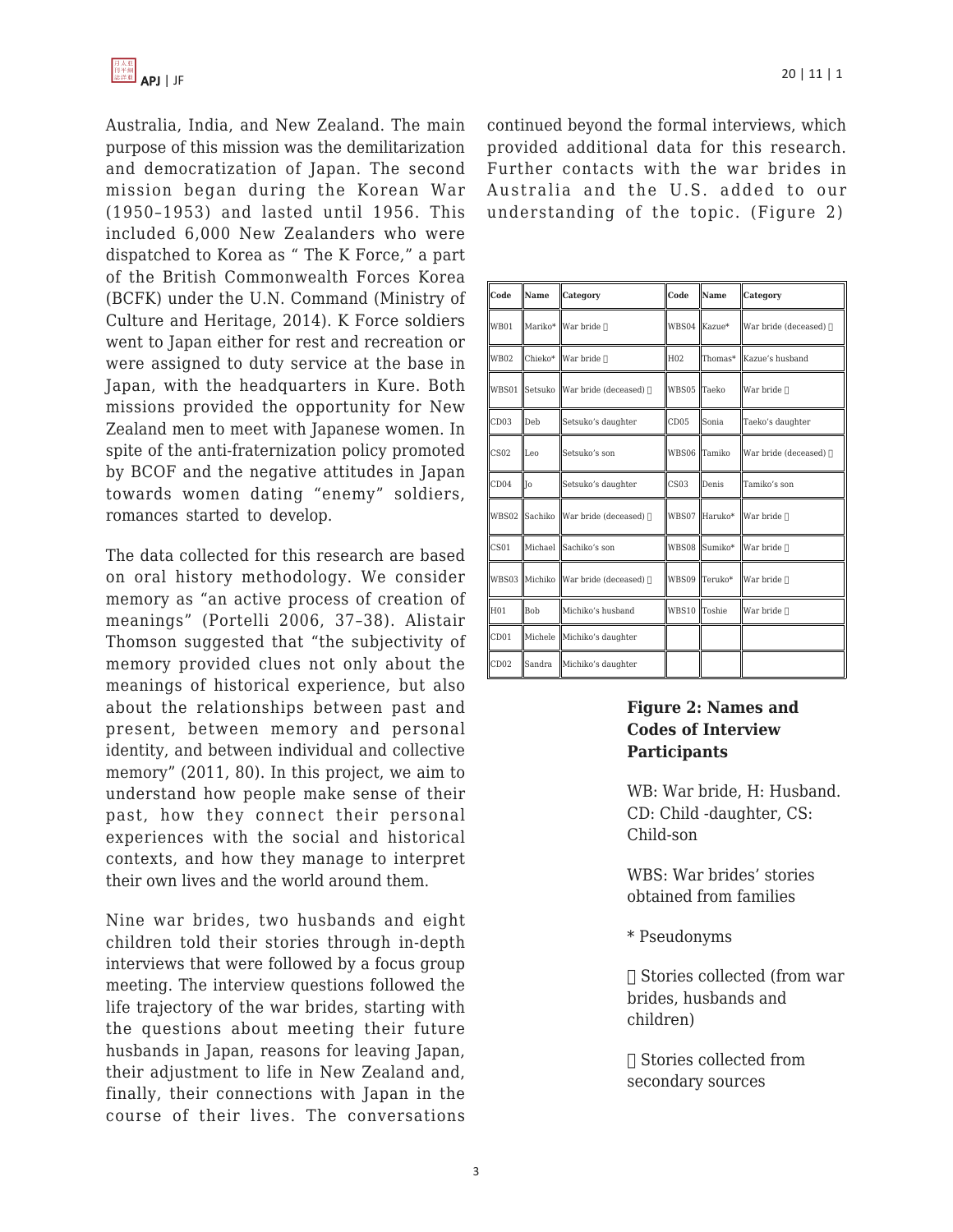#### **Changing Profiles of the War Brides**

Research on Japanese war brides in the U.S. and Australia often pointed out that most of the war brides lacked good English language skills, which limited their ability to participate in the community or to have access to work (Glenn 1986; Hayashi 2005; Tamura 2001; 2002). Hence, without economic independence or external connections, many of these war brides were obliged to become stay-at-home mothers or to take up menial jobs, which did not require much English (Glenn 1986; Tamura 2001). At the same time, in the hope of easing racial tensions in the U.S. (Ishikawa 2008; Storrs 2000; Tsuchiya 2011a), the women who went to the U.S. were portrayed as ideal American housewives (Hayashi 2005; Hayashi; Tamura and Takatsu 2002; Simpson 1998) or "model Japanese-Americans" (Simpson 1998). Adding to this, these women were also promoted as model immigrants (Ishikawa 2008; Storrs 2000; Tsuchiya 2011a) or model citizens (Hamano 2011; Tamura 2009). With these loaded expectations, the Japanese war brides did their best to play the expected roles and to fit into American society through assimilation. Similarly, the Japanese war brides who went to Australia tried to quickly become "model Australian housewives" (Tamura 2009). In fact, the assigned role was not particularly difficult for the Japanese war brides as it resembled the gender role of the "good wife, wise mother" (ryōsai kenbo 良妻賢母**)** that developed during the Meiji era (186-1912) in Japan. In the U.S., this practice of framing the newcomers as model citizens caused strong resentment from earlier Japanese immigrants, who had spent the war years in internment camps, resulting in the isolation of war brides from the existing Japanese diaspora (Simpson 1998).

The concept of the "good wife, wise mother" was part of the official strategy of the Japanese government to create a particular gender role for women to assist with constructing a new "modern" state (Gordon 2013, 8891; 262–264; Uno 2005, 493–519). It was a fluid concept, as it was developed over a long period, beginning in the Meiji era and continuing into the Taishō (1912–1926) and Shōwa eras (1926–1989). Thus, it was a cultural and societal value that influenced women's behavior rather than a declared doctrine. Sharon Nolte and Sally Hastings called it "the guiding aphorism for gendered policy on women," which survived in Japan until the present (1991, 158). It sealed women's place in the private sphere — the home — where they took care of the children while supporting their husbands who worked in the public sphere, outside the home. Thus, it essentially removed them from participation in the public sphere. In addition, the role of the "wise mother" was to ensure that the children would receive the best possible education and be socialized as good Japanese citizens prepared to serve the state. Dorinne Kondo (1990) argued that becoming a mother in Japan is linked with internalizing Japan's unequal gender relations among men and women. This new virtue of the "good wife, wise mother" that accompanied Japanese modernization was influenced by Western perceptions of the role of women in society, which in reality denied women's agency. This occurred during the Meiji era, when Japan was eagerly learning from the West while holding the perception of the West as "civilized and enlightened," modern, progressive, and superior. The concept of the "good wife, wise mother" was equally influenced by "Confucian rhetoric on women's responsibility for the inner domain and male domination" (Nolte and Hastings 1991, 172). This hybrid concept required Japanese women's sacrifice and submission, and equally self-reliance, industriousness, and resilience, qualities that were in high demand in their new countries of residence. The prescribed gender role of the "good wife, wise mother" limited Japanese women's options to marry foreigners, as it would distract them from the primary role of women contributing to building a strong nation. This impacted the stigmatization of war brides, which the Japanese media started as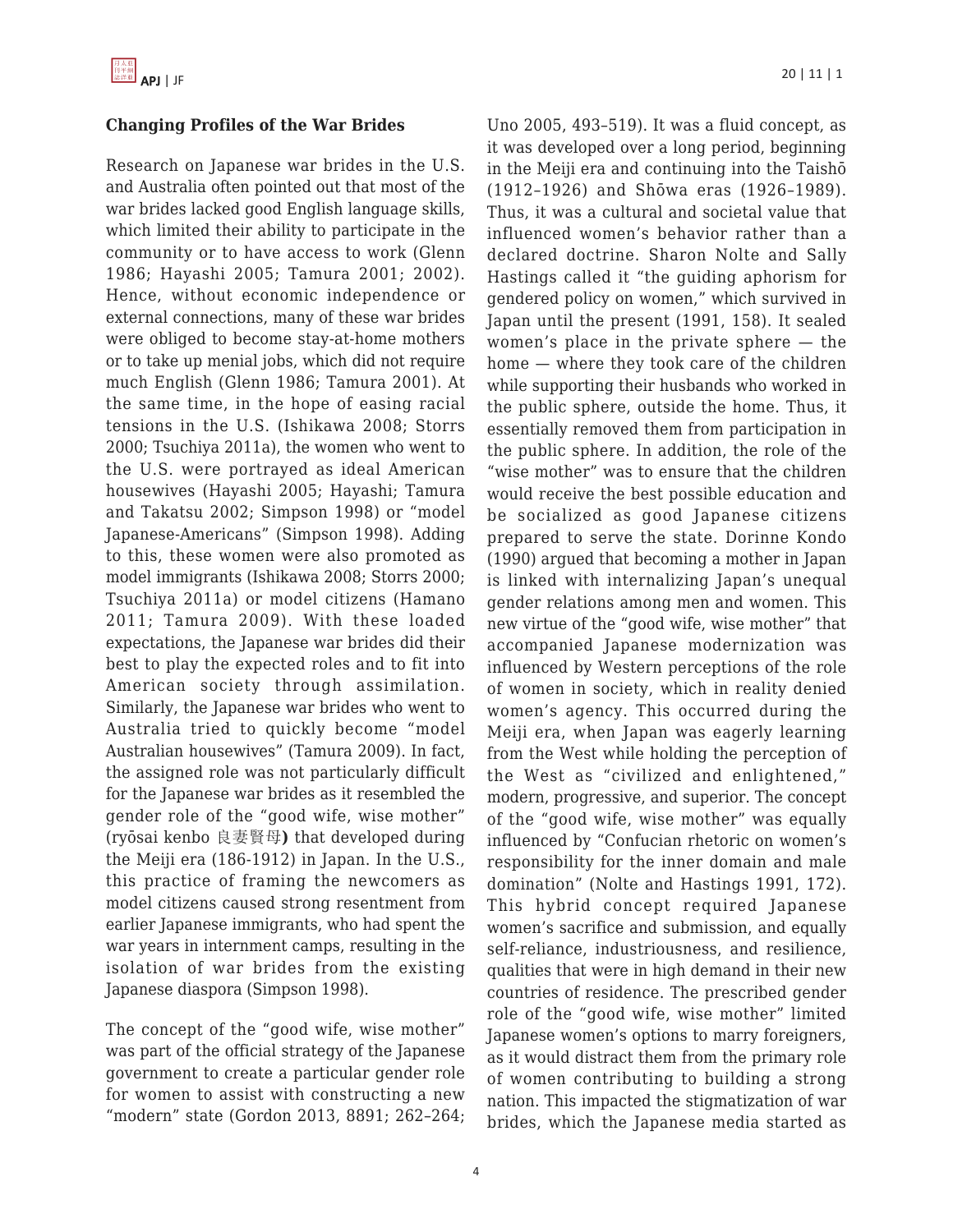soon as the Allied Occupation forces arrived in Japan in August 1945 and lasted for many years even after the end of the occupation in 1952. Japanese media described Japanese women who mixed with "enemy" soldiers as prostitutes and/or traitors (Dower 1999; Hayashi 2005; Hayashi et al. 2002; Tsuchiya 2011a, 2011b). In the eyes of many Japanese, particularly men, the association of Japanese women with foreign soldiers was a disgrace (Hayashi 2005; Hayashi et al. 2002) and brought deep shame to the women and their families. Consequently, many women who married foreigners were disowned by their families (Tsuchiya 2011a; Yoshimizu 2009). Thus, many women who chose non-Japanese husbands had to leave Japan without any prospect of returning to avoid bringing shame to their families in Japan (Yoshimizu 2009).<sup>3</sup> Hence, the expression of "war bride" retained a predominantly pejorative meaning among the Japanese, especially among those who had lived through the Asia-Pacific war.<sup>4</sup>

In the New Zealand context, the war brides equally caused a certain controversy. Gabrielle Fortune, who researched a cohort of war brides predominantly from Canada, Britain, Europe, the Middle East, and North Africa, depicted the complexities of identity formation of the war brides and their struggle to negotiate their old identities with new expectations dictated by the novel environment, combined with social isolation and loneliness (2006; 2009). At the same time, New Zealanders had to grapple with how they should categorize war brides from different countries following the social and ethnic hierarchy that preoccupied the public discourse. Women from Europe, for example, were viewed as "flighty, unreliable, hypersexualized" (Fortune 2009, 62) while New Zealanders were in general comforted by the fact that these women could often speak the same language. While the host society was trying to decide if these women arrived on a "bride ship" or a "brothel ship," gradually the people of the host nation viewed them as "the wives of servicemen and the mothers (and future mothers) of their children" (ibid. 65); thus, the women were generally able to blend into society.

Perhaps because of the small numbers, in contrast with war brides from Europe and a few other destinations, Japanese war brides were not widely known to the New Zealand public nor given scholarly attention.<sup>5</sup> Fortune's research hardly mentions Japanese war brides (2006; 2009). Peter Boston's interview with a Japanese war bride, Tsuruko Lynch, featured in Japan and New Zealand 150 Years (1999), albeit as a one-page summary. Boston describes Tsuruko's interactions with the neighbors who helped her "to adapt to New Zealand society and focus on being a good wife and mother" (ibid. 148). This clearly indicates that the New Zealand perception of gender roles was not dissimilar to the Japanese concept of "good wife, wise mother." As this is the only interview available in English, it was quoted by other scholars of the war brides, including Fortune (2009, 75).

Two New Zealand postwar military missions in Japan and Korea attracted the attention of a few New Zealand and British historians such as Trotter (1990), Brocklebank (1997), Parr (2010, 2012), and McGibbon (1999) and Daniels (2013). However, their attention was primarily on the New Zealand military personnel stationed in Japan and Korea and the internal politics behind these two missions, and not the affiliation of some of the men with Japanese women. The absence of academic research and general public awareness about Japanese war brides in New Zealand makes this research particularly relevant and timely, as the remaining women and their husbands are in their twilight years.

## **Voices of the War Brides and their Family Members**

Leaving Japan: Hope for a Better Life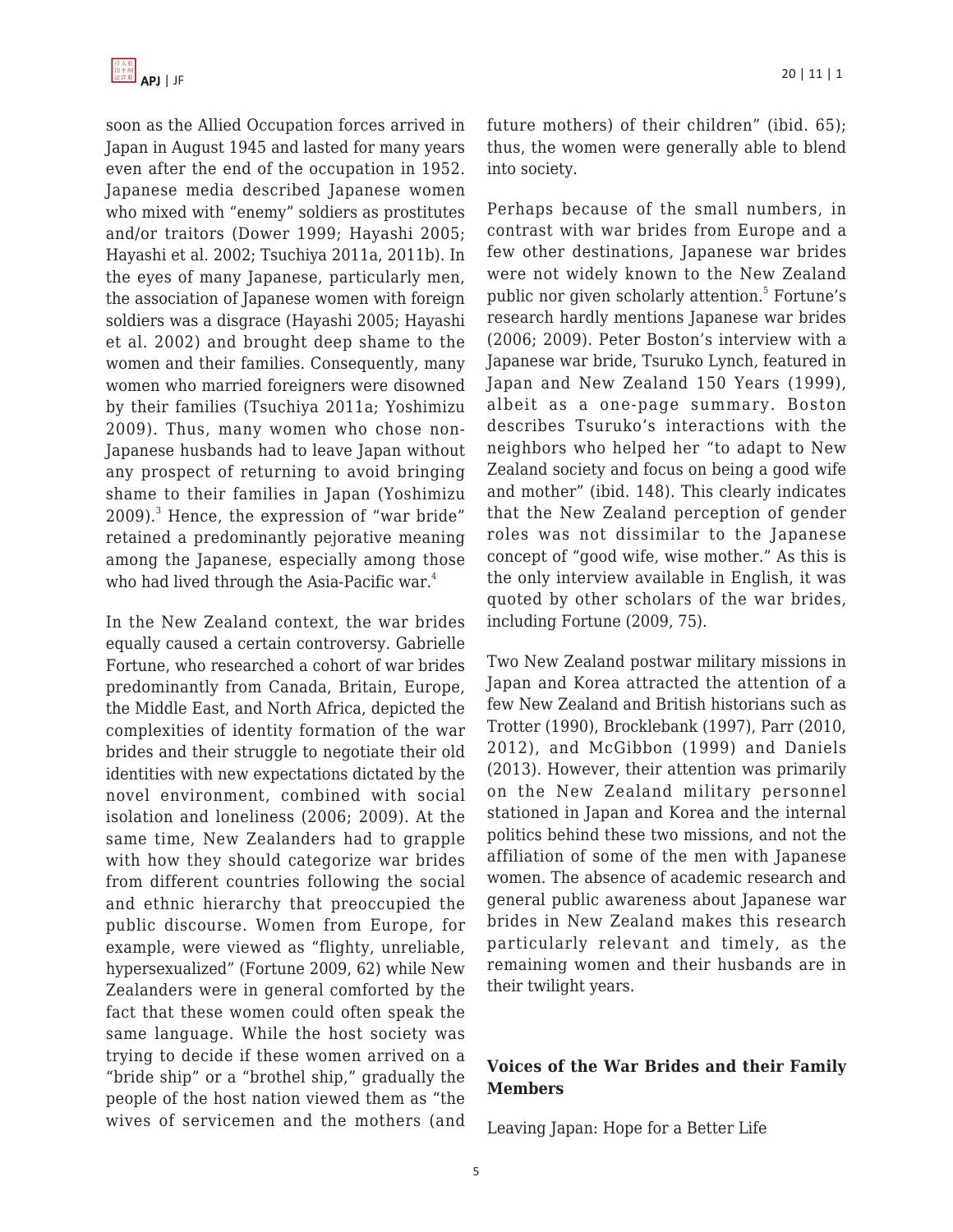During and immediately after the war, most of the women who later became war brides had to support their families. In many cases, their fathers, brothers or uncles, the main breadwinners, were either killed or incapacitated during the war. Working at the military base or associating with businesses that dealt with soldiers was very attractive for young women as it allowed them to earn more money than working at local operations. This common ground provided New Zealand soldiers and Japanese women with opportunities to meet (Kanazawa 2017).

Talking about life during the war, the war brides and their family members reiterate the total devastation and loss that occurred. Mariko, whose family house was in Kure City, shares her memory after the atomic bomb was dropped on Hiroshima:

When we came out of the shelter the following morning, the city was completely flattened. Our house and my father's factory — they were all gone. No house, nothing on one side leaving vacant houses on the other side intact. [After the atomic bomb was dropped] we saw dead bodies being carried from Hiroshima City. Those who died near the sea were bloated, undistinguishable and the stench was so awful. Every day, those bodies were burned, and the smell was simply horrible. (Mariko: WB01)

In the words of Denis, the son of another war bride, Tamiko: "She told us [after an air raid] how power lines were hanging down on the street, and she witnessed one of her friends being electrocuted. She would tell us how hard it was growing up and they never had enough food. Certainly, growing up during the war would be quite tough." (Denis: CS03)

Michiko's husband, Bob, talks about the situation he found his future wife was in: "The life was uncertain. They [Michiko's family] lost their home. Their house was demolished. And she was lucky to be alive, but she was badly wounded by shards of glass in her arms [from the atomic bomb]." (Bob: H01)

Taeko's daughter, Sonia, remembers the story of her mother:

By the time she [Taeko] met my New Zealand father, her own father had been killed. Her father was a navy engineer, and his boat was torpedoed. And after that, the house that they were living [in] burnt down. And so they pretty much had to take whatever they had left and went to stay with her mother's family and went to Takehara and by the time she was 18, she ran away [from home]. (Sonia: CD05)

The war brides had different socioeconomic backgrounds. Some came from the families of farmers and fishermen, others were the daughters of the navy personnel or businessmen, which put them in a more affluent category. However, by the end of the war, they all found themselves in very devastating conditions. Thus, the war brides fit the narrative of victims of the war presented by Hashimoto (2015). At the same time, like many other survivors of tragic events, Japanese war brides were unwilling to talk much about their suffering during or immediately after the war. However, the poor condition they found themselves in was one of the major push factors for the young women wanting to leave their homes. The eldest son of Setsuko, Leo, explains: "She made a conscious choice to leave because of some of the stories of what had happened and the hardships [in Japan]. She basically felt that she wanted to go. It wasn't like she was rejecting [it]. She felt that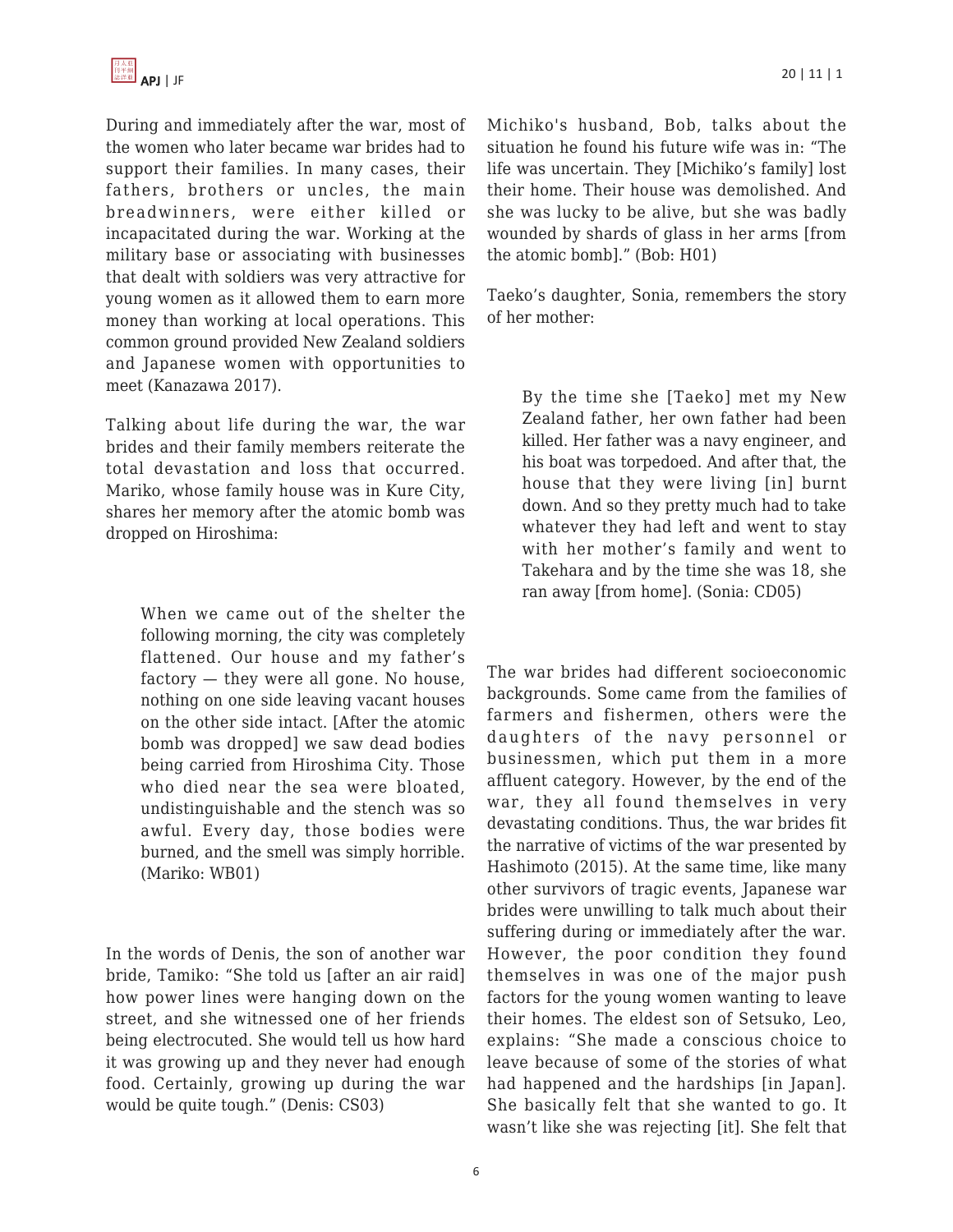

there was nothing for her. Because the family weren't keen on her going, that's where she cut the communications." (Leo: CS02)

Leo's younger sister, Jo, added: "She almost felt she was abandoned. Because her father had died, and the war, and the pre-war, and her mother had to leave both her children [who were brought up by two different sets of grandparents]. My Mum had to forge her own way." (Jo: CD04)



**Figure 3: Wedding of Sachiko and Britt (Michael's parents) in Hiroshima in 1956 (courtesy of the Jones family).**

It was the women's own decision to marry New Zealanders and to leave Japan, which indicates the presence of agency. Michael describes his mother's personality: "She is very stubborn and when she made her mind to do [something]. she would do it whether it is the same for a lot of Japanese women that have left Japan to come. They had to have something different about them, because it takes a lot to leave your own culture to go to a completely alien culture and set up a new life." (Michael: CS01)

An additional factor that encouraged them to leave Japan was the treatment of women at the military bases when they started working there. They could observe female officers of the Occupation Forces and UN Forces, who were treated relatively equally to the men, which was attractive and empowering for them. "Michiko's father was very traditional. He wanted her to conform to what he wanted, and she sought against that ideas. I think, at that stage, she [had] enough of Japan, and the Japanese conservative outlook. Michiko was a bit angry about the conservative aspects of Japanese society." (Bob: H01)



**HIROSHIMA GIRL HERE AS WAR BRIDE** 

**Figure 4: Michiko and Bob Arriving in Auckland, Auckland Star, 29 March 1954.**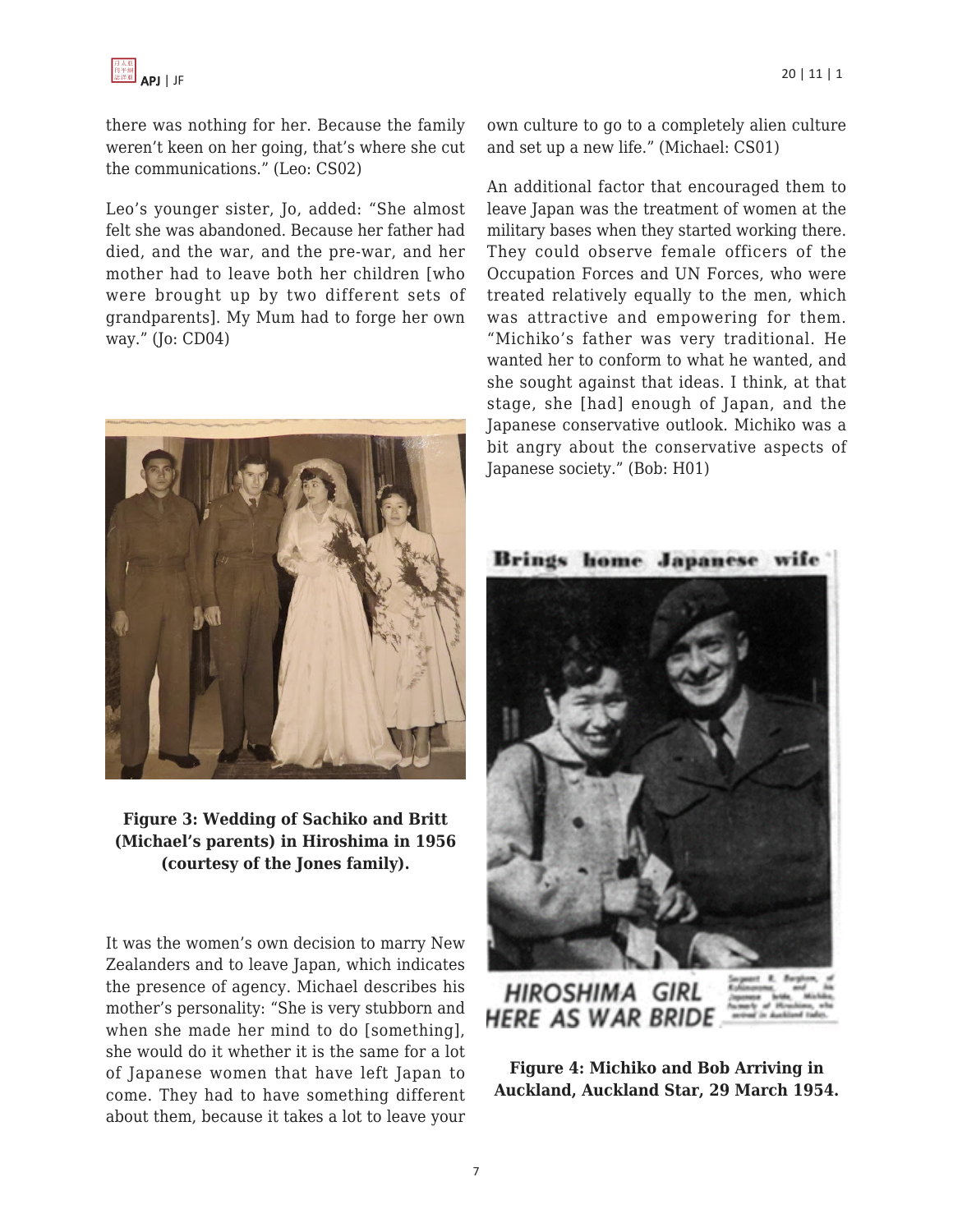The dissatisfaction with the conservative features of Japanese society that resulted in search for gender equality that was hard to achieve in postwar Japan together with the search for a better life became a strong pull factor for the women to move to New Zealand.

The children of the war brides emphasized that going to New Zealand meant a one-way ticket for their mothers. The war brides knew that going back would bring further shame to their families. In Michael's words: "My mother said when she left Japan, her father said, 'If you are leaving Japan, you cannot come back.' I think she was basically disowned. She couldn't go back, although she wanted to […] because she had gone against the will of her father, although [her] father died." (Michael: CS01)

War brides' determination was summed up in the words of Michele, daughter of Michiko: "She had such a big ego, she would invent a life that we never knew. It was like she invented her life away from the traditional Japanese daughter to someone who is really out there." (Michele: CD01)

Another potential reason for leaving Japan, according to Sonia, Taeko's daughter, was the future of children from mixed marriages in Japan: "I think that one of the reasons that Mum actually came to New Zealand was because Mum said that Jōji [a son born in Japan] would have such a hard time in Japan being a 'haafu' [half Japanese, half New Zealander]. So that was her big reason for coming here." (Sonia: CD05)

In the Japanese context, where the place of a woman in society was determined by her role as a "wise mother," women wished to protect their children from possible ostracism of being "half-caste" ("haafu") by leaving their homeland. All this made war brides look at New Zealand as a land of hope, rather than as a former enemy.

Arriving in New Zealand: Between Pride and Prejudice

Japanese war brides arrived in the country where the public perceptions of Japan were filled with bitterness and fear. "Jap brutality" and "fiendish cruelty" were common epithets used by New Zealand media as the returning prisoners of war told their stories about life in Japanese captivity (Bennett 2018, 169).<sup>6</sup>

The memories of discrimination outlived some war brides. Leo shared his own memory of the conversation with the women who knew his mother when she first arrived in New Zealand and lived in Masterton, a small rural town on the south of the North Island:

It was quite a number of years after my mother had died, and I was up in the Tihara at a function. There was a woman who came up to me and said, "I just needed to apologize to you for the way your mother was treated." I hadn't known anything about this, other than that she [Leo's mother] said that she never liked living in Masterton. So, I said [to the woman], "What do you mean?" She said "Because of the war, your mother was treated very badly (in Masterton)" (Leo: CS02)

Occasionally, the anti-Japanese sentiments were replaced with racial tensions. In the words of Michele:

She never made us aware of it [racial tensions], because she never wanted to color our thinking. But I can remember [on a cruise ship] an Australian guy said. "I don't want to be at the table with that man and his half-caste children." And my father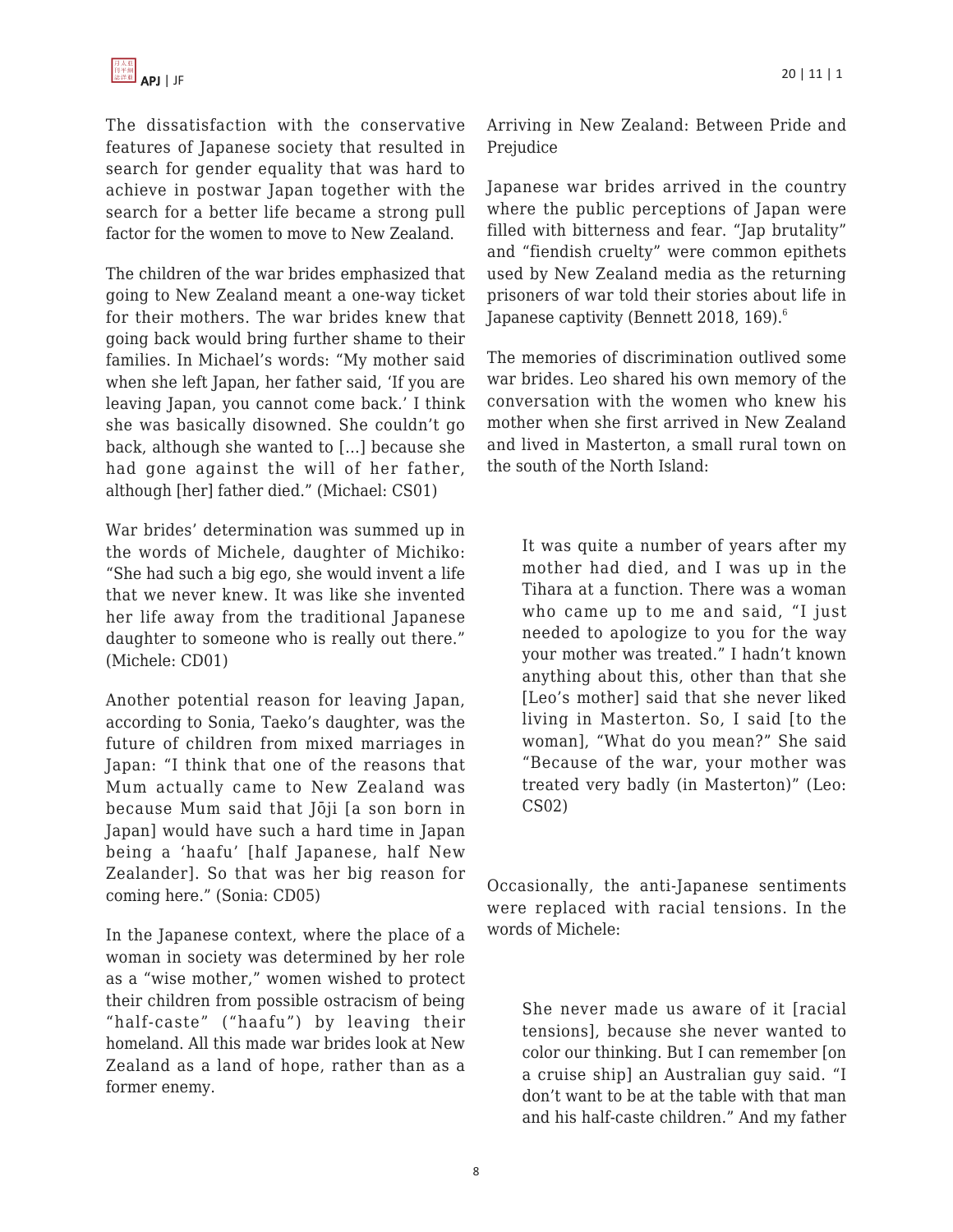was so upset. My mother said, "Who cares? That's his problem. I am happy." You know, she didn't care, she didn't worry at all. (Michele: CD01)

However, Japanese war brides were not free of their own ethnic, racial prejudices they inherited from the colonial ideology of the Great East Asia Co-Prosperity Sphere that put Japan above every other country and nation in Asia (Lie 2001; Weiner 2004). The following memories of the war brides' children testify that their mothers felt extremely proud to be Japanese but equally felt hurt to be mistaken for "other" Asian, such as Chinese and Koreans. In Leo's recollection: "When I went to school, I got bullied for six months. My defense mechanism, initially, was that I told other people I was Chinese, not Japanese. Because, you know … I thought there was going to be less of a problem. There was still some discrimination against Chinese. But that annoyed my mother." (Leo: CS02)

Even knowing that Leo may be less discriminated against if his classmates thought that he was Chinese, Setsuko was not prepared for her son to be perceived as Chinese. Tamiko, Denis's mother, echoed similar sentiments: "She said, make sure people don't call you Chinese. Japanese! Japanese! Not Chinese, but Japanese! Yes, she was very, very staunch and very stoical when it came to that. I do remember my mum being very sort of proud of being Japanese and showing almost dislike for Chinese and Koreans." (Denis: CS03)

Being identified as Korean met similar criticism by war brides. According to Sandra, her mother, Michiko, described one of the women in her circle: "Looking back now, this was a bit naughty of her [my mother] would say, 'She is not Japanese. She is Korean.' You know that Japanese arrogance. I remember Mum saying that, so I used to think, the message that I got was that 'the Japanese were the best in Asia.'

Clearly, best in Asia. Terrible. But I think there is that." (Sandra: CD02)

On some occasions, the children were mistaken for Māori. Denis described his school years:

Most people always thought that I was a Māori. And they'd be quite surprised when they heard that I am not, because of my accent and the fact that they sort of assume that I have a dark complexion that I must be a Māori. But often I wouldn't tell them. I just let them believe what they wanted to believe. So, never it was a problem for me. Never an issue for me. My sister is sort of fair and had lighter hair, so I don't even know if she was ever mistaken for being part Asian or Japanese. My brother probably was very similar to me. As we got older, it's actually something we have been very proud of. Yeah, it's quite cool. Certainly, nothing to be ashamed of. (Denis: CS03)

War brides' children's identity, this demonstrates, was shaped by New Zealand concept of ethnic relations with the strong emphasis on biculturalism that, at least in theory, equates the relations between Māori, indigenous people of New Zealand, and Pākehā (typically New Zealanders of European descent). While the perceptions of their mother were shaped by the Japanese concepts and hierarchies of ethnicity.

Finally, neither the war brides nor their husbands were prepared to acknowledge the existence of prejudice or discrimination against the women. Acknowledging their hardship and discrimination would contradict the construction of their new identity of being happy and successful, which they worked so hard to construct in New Zealand. They did not talk about it, but their children did.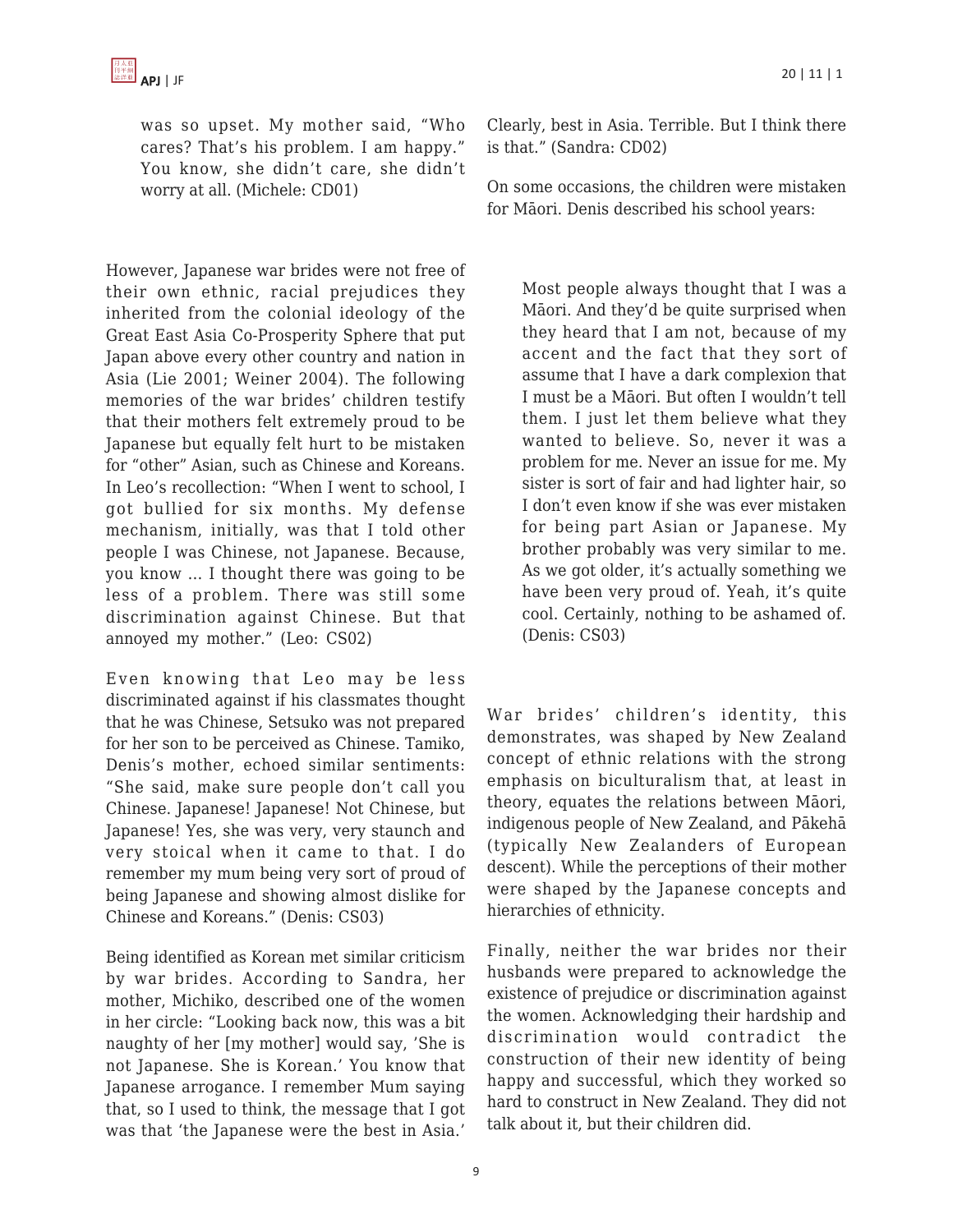#### Adjusting to New Zealand: Ambivalence of Identity

The vision of success for the war brides was often interlinked with gaining economic independence. One of the first skills the women had to master for their independence was learning to drive. Mariko recollects her own experience: "I learnt to drive only after the children started to go to school. I had to take them to various places after school so I thought it was necessary. I never imagined that I would ever drive when I was in Japan." (Mariko: WB01)

The next step was an attempt to use their skills, which was a part of their education and upbringing in Japan, to get a job outside home. Sonia recalls how her mother adapted to her new life: "She (my mother) had an amazing eye for detail, and she can draft patterns. When she spent time working in the hospital, they would get her to do outfits for people with burns. I think her record was 20 minutes for a blouse because my older sister said, 'I've got nothing to wear!'." (Sonia: CD05)

Initially, the women demonstrated their skills in handicrafts, including sewing, knitting, and patternmaking. Some of them began to work professionally as seamstresses or dress-makers, which created opportunities for a certain degree of financial independence. Although these jobs were strongly gendered, the fact that the war brides used their skills to create work opportunities for themselves indicates that the women started to adjust to New Zealand society. In addition, the women who went to New Zealand generally had reasonably good English skills which they had acquired at the workplace while in Japan where the use of English was mandatory. This differentiated them from the war brides who went to the U.S. and Australia. As relations between New Zealand and Japan began to improve in the 1960s, the war brides were in demand as interpreters and translators for new business exchanges, the emerging tourism sector and assisting with hosting cultural events. Their bilingual and bicultural skills proved to be in high demand during the important time of rekindling bilateral relationships between the two countries due to the absence of other Japanese residents in New Zealand or other Kiwis familiar with Japan and the Japanese language. In Chieko's memory: "When I started to work, there weren't so many Japanese tourists. Then tourism started to pick up. Many specialized tours from the Japanese Agricultural Cooperatives and business visitors started to come to New Zealand. I worked very hard. Then I started to get requests to work for these specialized inspection tours for racehorses, dairy products, cut flowers and so forth." (Chieko: WB02)

The Japanese Embassy would invite women to take part in receptions requiring them to wear kimono to create an ambiance. The photo of Setsuko and Sachiko displayed below (Figure 4), captures one of many moments when the women were asked (or ordered) to perform Japanese culture during some formal occasions. This again confirms that the women were reproducing gender roles constructed for them by Japanese society that focuses primarily on the service roles for women. In fact, the ambivalence of their identity was present in how they exercised their Japanese feminine identity in New Zealand. The women understood the intention of the embassy. In Mariko's words: "In the beginning, they [Consulate General of Japan] often had parties and we were invited. They would instruct us to come in kimono. Such invitations stopped coming around the 1960s when Japanese trading firms started to set up their offices in New Zealand. It was very cunning of them." (Mariko: WB01)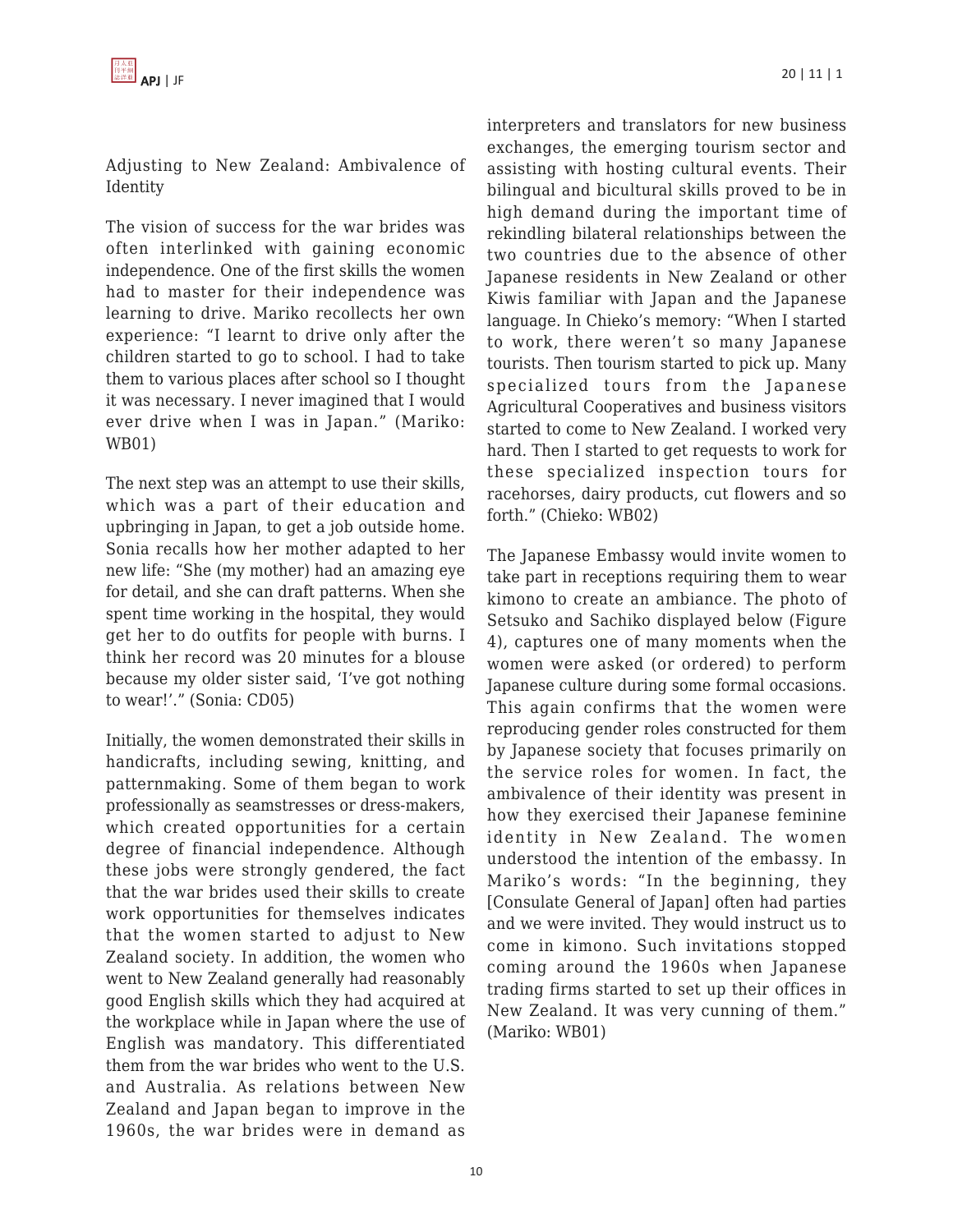



## **Figure 5: Promoting Expo with friends, Setsuko, and Sachiko in the 1970s (Courtesy of the Jones family)**

Sewing and other handcrafts were probably the least hindering for the women at the beginning when they were still mastering English and had little children. The work not only generated extra income but also assisted them in building confidence in their newly adopted country. Haruko proudly (WBS07) testified that she used to earn more than her husband when she was a part-time interpreter for a fishing company in 1961 (Marychurch 2009). Later, she and other war brides established a company called Northern Steam Shipping Co. that dealt with the Japanese firm. After selling this company, Haruko was involved in building another company called Air Marine Service. Three years later, she was behind establishing yet another new company called Japan Marine Providers, which had offices in Auckland and Wellington. Finally, she was involved with establishing a duty-free shop called Regency Duty Free (ibid.)

Mariko (WB01) used to work for Haruko's company as an interpreter for incoming fishing boats and accompany injured or sick crew members to hospital. Setsuko (WBS01) was one of the founders of the Japan Society in Wellington, and she was involved in introducing Japanese culture to New Zealand. Setsuko also worked as an interpreter and land operator for fishing and shipping companies. Chieko (WB02) worked as an interpreter and a liaison person specializing in business that would later become the primary trading commodities between Japan and New Zealand, including dairy products, cut flowers and racehorses. Almost as soon as she landed in Hawke's Bay in 1956, Taeko (WBS05) began teaching Japanese and co-founded the Hawkes Bay Japan Society with others who used to be in the J Force or K Force. She was instrumental in bringing in nashi pears and other fruits and vegetables to New Zealand when she was associated with the Department of Scientific and Industrial Research (DSIR). Michiko (WBS03) met her childhood friend from Hiroshima, who was the captain of a fishing boat, during his visit to New Zealand. From then onward, her family would often invite fishing boat crew members to their house to allow them to experience the Kiwi lifestyle. She also assisted grieving Japanese families after an airplane crash over Antarctica in 1979.<sup>7</sup> These testimonies of professional success suggest that the "good wife, wise mother" ideology served the war brides well, as it helped them to combine their work at home with work outside of the home. The "cult of productivity," an important element of the "good wife, wise mother" concept since the Meiji era, helped them not only to achieve certain financial independence, but equally made them feel good about themselves, and empowered them.

Tamiko (WBS06) was mostly a stay-at-home mother but she with her Japanese friend assisted Japanese tourists who required hospitalization during their trips. She even made a brief television appearance to talk about Japanese traditional culture such as flower arrangement.

Regardless of what the war brides did for work, their feminine identity was always present. This nurturing role of the "mother," a caretaker,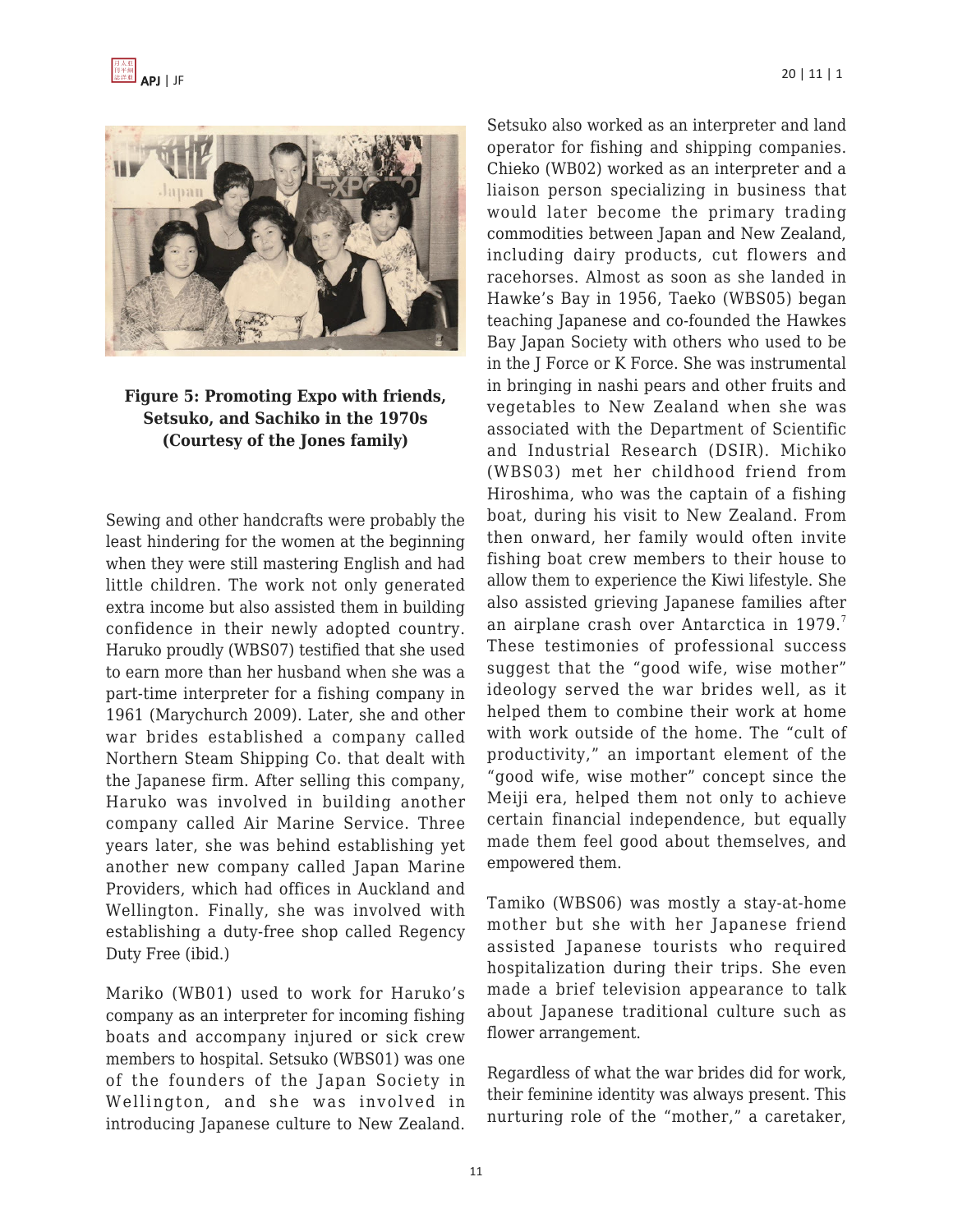was captured well in Sonia's memory of her mother: "She was basically like another grandma [to the students]. And they would go to her place to eat Japanese food. She drove them around and do [sic] all sorts of things and she kept in touch . . . She was always that touchpoint for whenever anybody needed Japanese food or somebody to talk about Japan." (Sonia: CD05)

Michele provides a very similar recollection of her mother's desire to help other Japanese who started to come to New Zealand in the 1960s:

She was a very generous person with time. There were not a lot of Japanese people where, she [was] in those days, she wanted to reach out to people who were Japanese to help them when the first wave of young Japanese came to New Zealand to make a life of themselves, she was happy to reach out to them and take them into our house and counsel them and talk to them. (Michele: CD01)

Through their work, paid or voluntary, they were on the front line at the early stage of developing new trade and diplomatic relationships between New Zealand and Japan in the 1960s and 1970s.

Raising Children: Contest for Identity Continues

Children's upbringing and children's education became the most complex area for the Japanese war brides in terms of fulfilling their role of "good wife and wise mother," being a "model minority," constructing their own hybrid identity, while trying to do their best for their children. Michael, the son of Sachiko, discussed the life priorities of his mother and other war brides: "They put all their efforts into children. In hindsight, I am thinking that their children are very important and that was their main focus. They wanted their children to do well. That the only way to get on in a new country was to educate yourself." (Michael: CS01)

Leo had vivid recollections of discussions with his mother when he did not meet her expectations: "She was always wanting us to do well in education. She would reward us if we got first in class and she wanted us to do well. [When I failed crucial papers] she got really upset and she was crying. I never understood why she was upset. She said, 'You have an opportunity here. You are not taking it seriously.' She wanted us to succeed since she was denied [education.]" (Leo: CS02)

Education of their children was the top priority for the war brides for a number of reasons. Most of the women were born in the 1930s, and in the 1940s many of them had to leave school after primary education to help with household chores during the growing militarization of Japan and the subsequent war. Tertiary education was basically closed for women. The high value of education was part of social consciousness in Japan since the Meiji era (Horio 1988; Kolesova 2004; Rohlen and LeTendre 1998). The women often expressed their indignation for not having had the chance to pursue education and wished for their children to fulfil this dream of receiving the best possible education. However, that was more than fulfilling their dream. By providing the best education for their children, they were fulfilling the role of "good wife and wise mother," which was not only a cultural value instilled in them when they were still in Japan but equally the value which was reinforced in their new country. It was their adaptation mechanism and a fundamental part of reconstructing their identity in New Zealand. Finally, it also encapsulated their insecurity and vulnerability as immigrants they were carrying through their lives. In the words of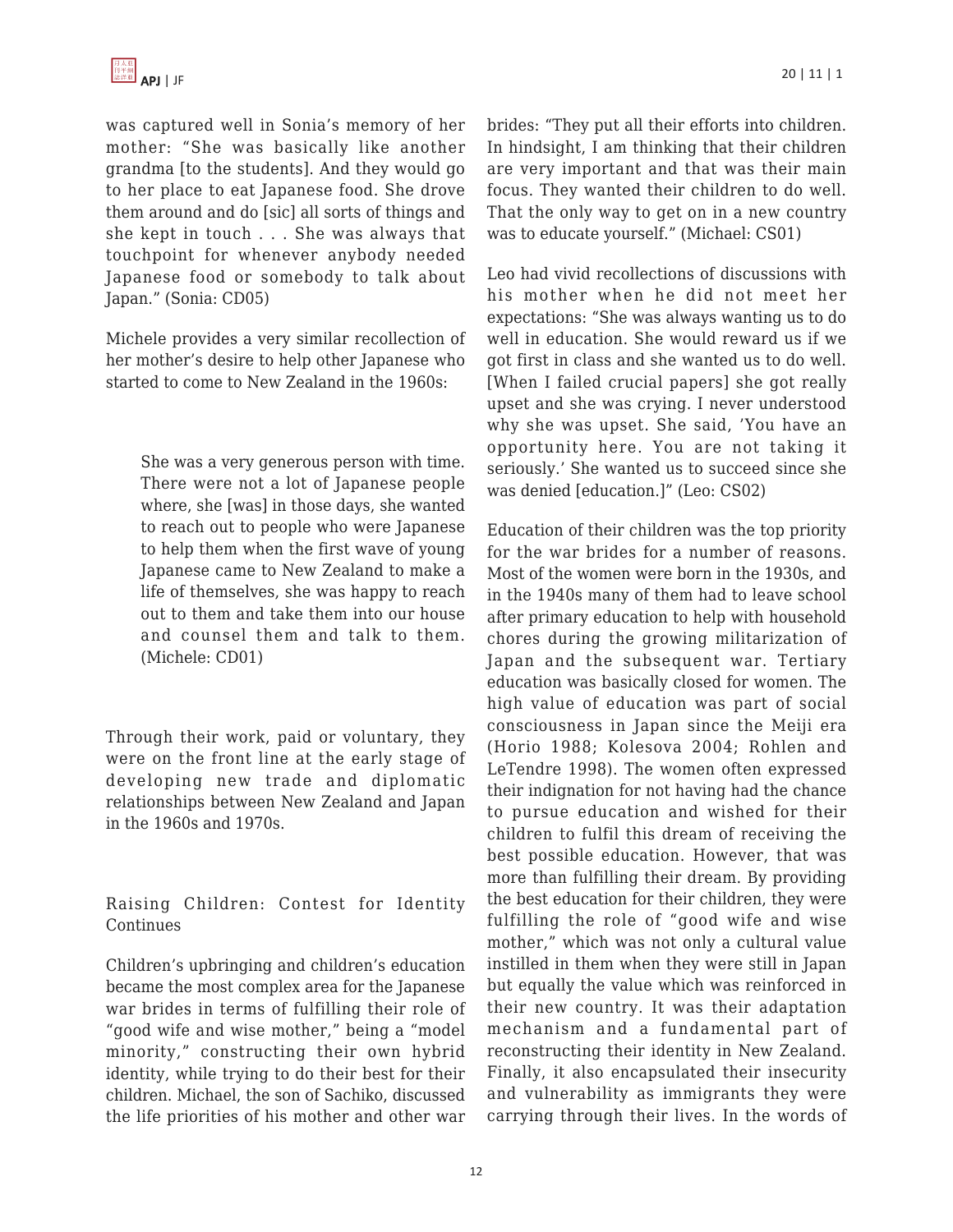Chieko (WB02): "I used to beg my children to complete university. I told them, 'I don't want others to criticize me [for their lack of education] just because your mother was Japanese'."<sup>8</sup>

To encourage their children's academic success, the women were willing to give up speaking Japanese at home, often at the recommendation of children's school teachers, who were often supported by their husbands. Speaking any language other than English was regarded as inferior in New Zealand during the 1960s and 1970s. Sonia has a brother who was born in Japan, and she remembered a story told by her mother, Taeko: "When my eldest brother arrived in New Zealand, he couldn't speak any English. And then he went to school, the teacher there said, 'Oh, he has to learn English. You've got to teach him English. Don't teach him Japanese at home. Got to learn English.' So, none of us learned Japanese at home." (Sonia: CD05)

To compensate for their missed opportunities, many of the women began to attend local night schools to improve their English skills and learn other subjects as soon as it became possible. War brides were determined to catch up with their education as they perceived education as another step toward constructing their new identity.

Similar to their work experience discussed earlier, the ambivalence of their identities is present in the relations of the women with their children. Although they gave up the Japanese language, the women were determined to pass on what they called "the beauty of Japan," in other words idealistic images of their former home, to their children. By conveying their messages, they taught their children to be proud of Japan.

Giving such a high priority to the education of their children, the women again followed the Japanese gender role model of "good wife and wise mother," which also meant teaching their children some fundamental Japanese values including a strongly embedded sense of patriotism for their own country of origin. In the words of Leo, who was the older son of Setsuko:

The conversation with me was t always that you were the oldest. You will look after your younger brother. You need to look after [your] sisters. She turned to me as an obligation. She would be protecting her children, based on her values set. The values that she brought with her. Just like Japanese cooking; they were adapted for the local produce but also our tastes. She continued the cooking and she continued the values that she had when she left Japan. Her values were not negotiable. (Leo: CS02)

Leo's words suggest that his mother retained her Japanese identity. All children had observed their mothers' commitment to maintaining Japanese cultural values, customs, work ethics, cuisine, and discipline through their daily practices, which the war brides were determined to pass on to their children.

One of the biggest regrets for the war brides, particularly in the first 10 years after arriving in New Zealand, was their inability to visit Japan, and not being able to see their families. Eventually, many were able to make trips back to Japan, around the Tōkyo Olympics (1964) and the World Expo that was held in Ōsaka in 1970. The Japan they had known had changed so much. The idealized image of Japan that many had cherished for years had vanished. Michele's remembers her mother's words on her return to New Zealand: "She came back [from her first trip back to Japan] and she said, 'Oh, it's good to be home.' And we were laughing, saying, 'You are home now. This is your home. What about Japan?' She said, 'Oh, it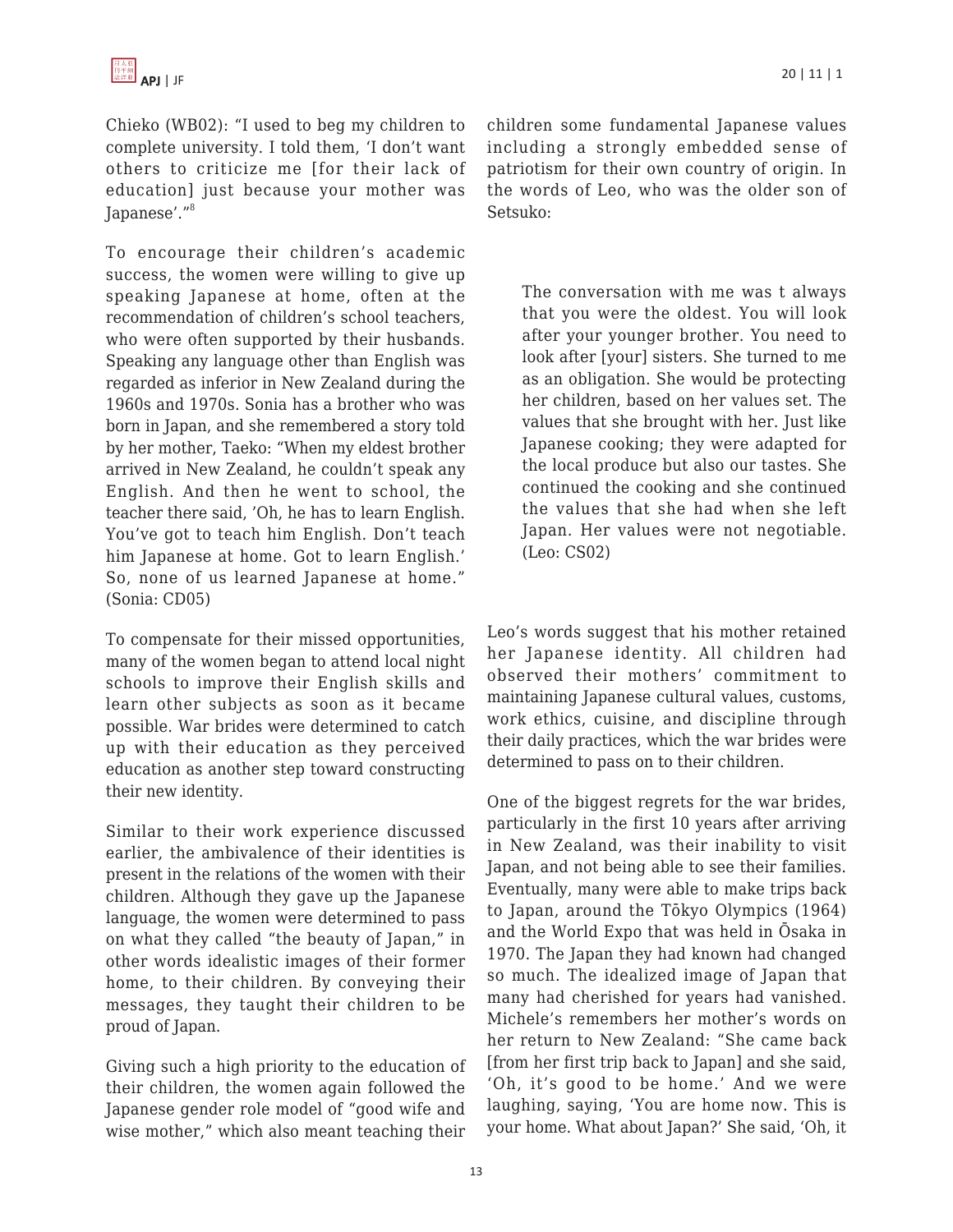is too fast. Too fast for me now. It's a different Japan.'" (Michele: CD01)

Such trips to Japan often played a defining role in encouraging war brides' belief that they now belonged to New Zealand. They realized that the country they left behind no longer existed. Their home was in New Zealand. However, the memories of the past were still cherished and passed on to their children in constructing cultural memories of Japan.

## **Conclusion**

Looking back, Mariko saw herself as, "Nothing special, except for the fact that I have lived here long" (Mariko: WB01). War brides' children found it equally hard to explain the contribution of their mothers to New Zealand society. In Denis's words: "Her contribution to New Zealand would be basically living here and having a family and leaving that sort of legacy for my mum and other Japanese ladies [who] have come, yes, definitely sending a good message about New Zealand to Japan (Denis: CS03). In the recollection of another daughter of the war bride: "She pretty much came to New Zealand and hit the ground running, in terms of having to work and then building up a really good group of people around her that were really supportive." (Sonia: CD05).

The war brides' agency can often be seen through their quotidian lives. Settling down, putting down roots, incorporating certain elements of Japanese culture into their new life, bringing up family, supporting the education of their children, telling their children about "the beauty of Japan" and just living.

The stories of the war brides reveal their firsthand experiences in Japan and New Zealand, which have been passed on to their children as living memories. To describe their life experiences, the Japanese term "tsugiki" can be useful. In gardening "tsugiki" means grafting a

new branch to an old one so allowing the new to grow healthier. Starting their journey to New Zealand as victims of war and prejudice in their own country, facing certain hostility and discrimination in the new country, these women were able to construct new lives and identities combining their Japanese values with the expectations of New Zealand society, which were not dissimilar to their own values, as we have found. Based on the war brides' stories collected, the war brides successfully performed the Japanese gender role of "good wife and wise mother" in a New Zealand context, as it helped them to adapt and adjust to New Zealand life. In this sense, the stories of Japanese war brides in New Zealand are similar to the stories of war brides who settled in the U.S. and Australia. In the end, all these countries wanted from the war brides was to be good wives and mothers and by doing so to become model citizens.

Although the initial pull factor for some war brides was in moving to a society with more equal gender roles, they reproduced the concept of the "good wife wise mother" in their new country in response to the local expectations of them. The ambivalence of their identity was that as they were mastering new skills, including English, learning to drive, getting work outside the home, and even constructing their own networks, at the core of their activities was the nurturing role of the mother, the caretaker. Through gaining some financial independence and developing spiritual independence, they mostly performed activities that had a strong association with feminine responsibilities of caring for and looking after others. The war brides and their family members told the story of mostly self-resilient, industrious women who were able to construct a satisfying life for themselves and their families by integrating certain values of the "good wife, wise mother" with the demands that New Zealand society placed upon them. Returning again to the metaphor of "tsugiki," due to the success of their roles as mothers,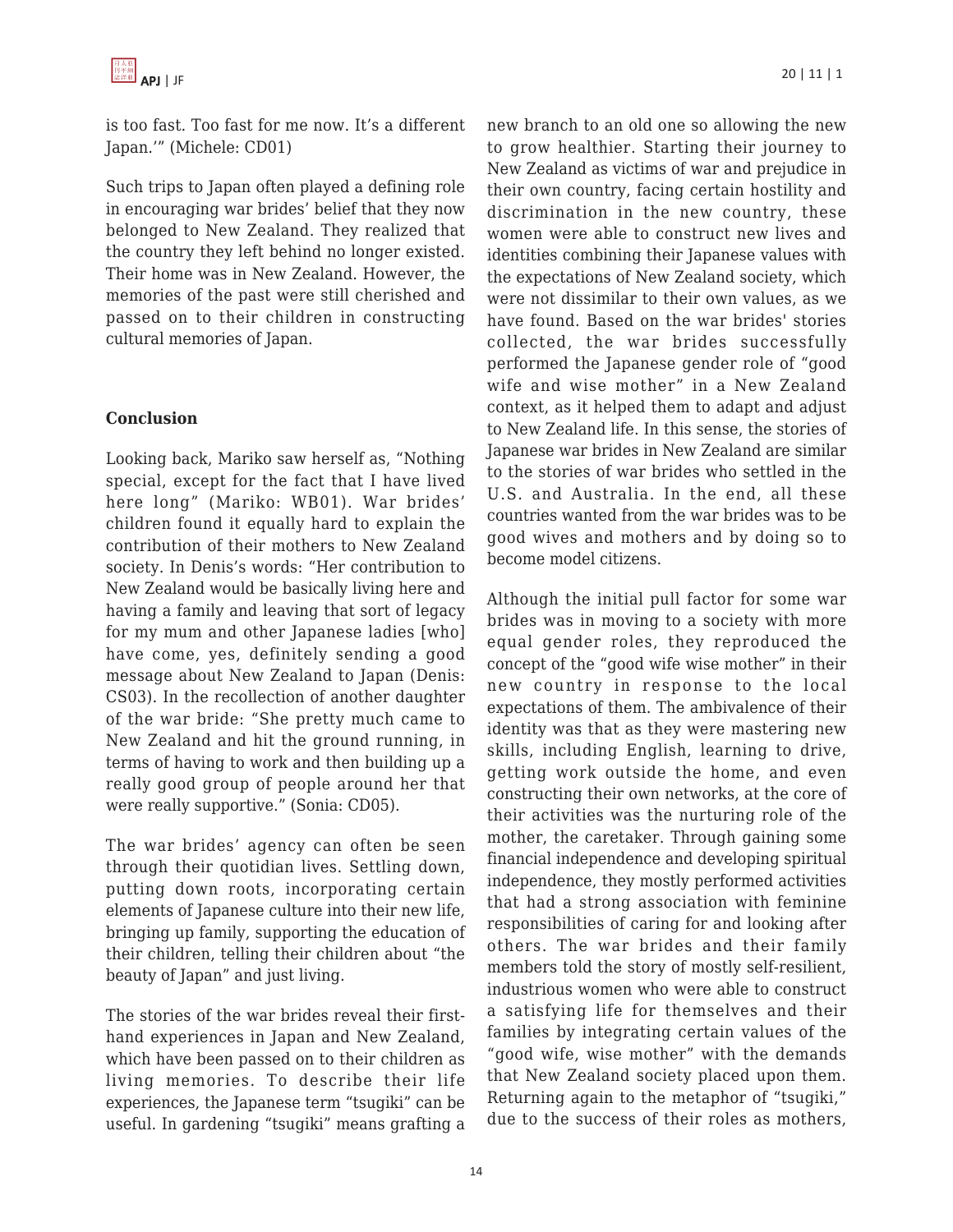

their children became newly grafted branches combining their New Zealand identity with great interest and deep respect for Japan. As they grew up in New Zealand, their mothers taught them their values and passed to them their love for Japan, and helping to reinforce their own ties with their maternal country. Throughout their lives, it was apparent that these women maintained an almost indefatigable sense of optimism about their present and their futures. This powerful sense of optimism and a sense of purpose underscored the success of these women in the roles of good wives and wise mothers.

#### **References**

Archives New Zealand. (n.d.). Alien Registration Files (1949–77 system) (Vol. 2017). Archway: Department of Internal Affairs Te Rua Mahara o te Kāwanatanga.

Areepattamannil, Shaljan and Lee, Daphnee H. 2014. "Linking Immigrant Parents' Educational Expectations and Aspirations to Their Children's School Performance." Journal of Genetic Psychology 175 (1), 51–57.

Auckland Star. 29 March 1954. "Bringing Home Japanese Wife: Hiroshima Girl Here as War Bride." Auckland

Bennett, Judith A. 2018. "After the Plane Crashed: Reactions to the Deaths of Japanese World War Two Internees at Whenuapai, New Zealand." In Nanyang Guo and Shogimen Takashi (eds.), Proceedings of the Overseas Symposium in Otago: Japanese Studies Down Under: History, Politics, Literature and Art. Kyōto: International Research Center for Japanese Studies, 163–170. Retrieved [here.](http://publications.nichibun.ac.jp/en/item/symp/2018–03–30/pub) [Accessed 1 October 2021].

Boston, Peter. 1999. "Tsuruko Lynch: From Shike to Northcote." In Roger Peren (ed.), Japan and New Zealand: 150 Years. Palmerston North: New Zealand Centre for Japanese Studies, Massey University, 147–148.

Brocklebank, Laurie, W. 1997. Jayforce: New Zealand and the Military Occupation of Japan, 1945–48. Auckland: Oxford University Press.

Daniels, Gordon. 2013. "New Zealand and the Occupation of Japan." In Ian Nish (ed.) The British Commonwealth and the Allied Occupation of Japan, 1945–1952. Leiden and Boston: Global Oriental, 63–76.

Dower, John. W. 1999. Embracing Defeat: Japan in the Wake of World War II. Allen Lane. The Penguin Press.

Glenn, Evelyn. N. 1986. Issei, Nisei, War Bride: Three Generations of Japanese American Women in Domestic Service. Philadelphia: Temple University Press.

Gordon, Andrew. 2013. A Modern History of Japan: From Tokugawa Times to the Present (3rd ed.) New York: Oxford University Press.

Fortune, Gabrielle. 2006. "Mr Jones' Wives: War Brides, Marriage, Immigration and Identity Formation." Women's History Review 15 (4), 587–599.

Fortune, Gabrielle. 2009. "Bride Ship, Brothel Ship: Conflicting Images of War Brides Arriving in New Zealand in the 1940s." In Maartje M. Abbenhuis and Sara Buttsworth (eds.). Restaging War in the Western World Noncombatant Experiences, 1890–Today. New York: Palgrave Macmillan, 61–86.

Hamano Takeshi. 2011. "Japanese Women Marriage Migrants Today: Negotiating Gender, Identity and Community in Search of A New Lifestyle in Western Sydney." Ph.D. thesis. University of Western Sydney.

Hashimoto, Akiko. 2015. The Long Defeat: Cultural Trauma, Memory, and Identity in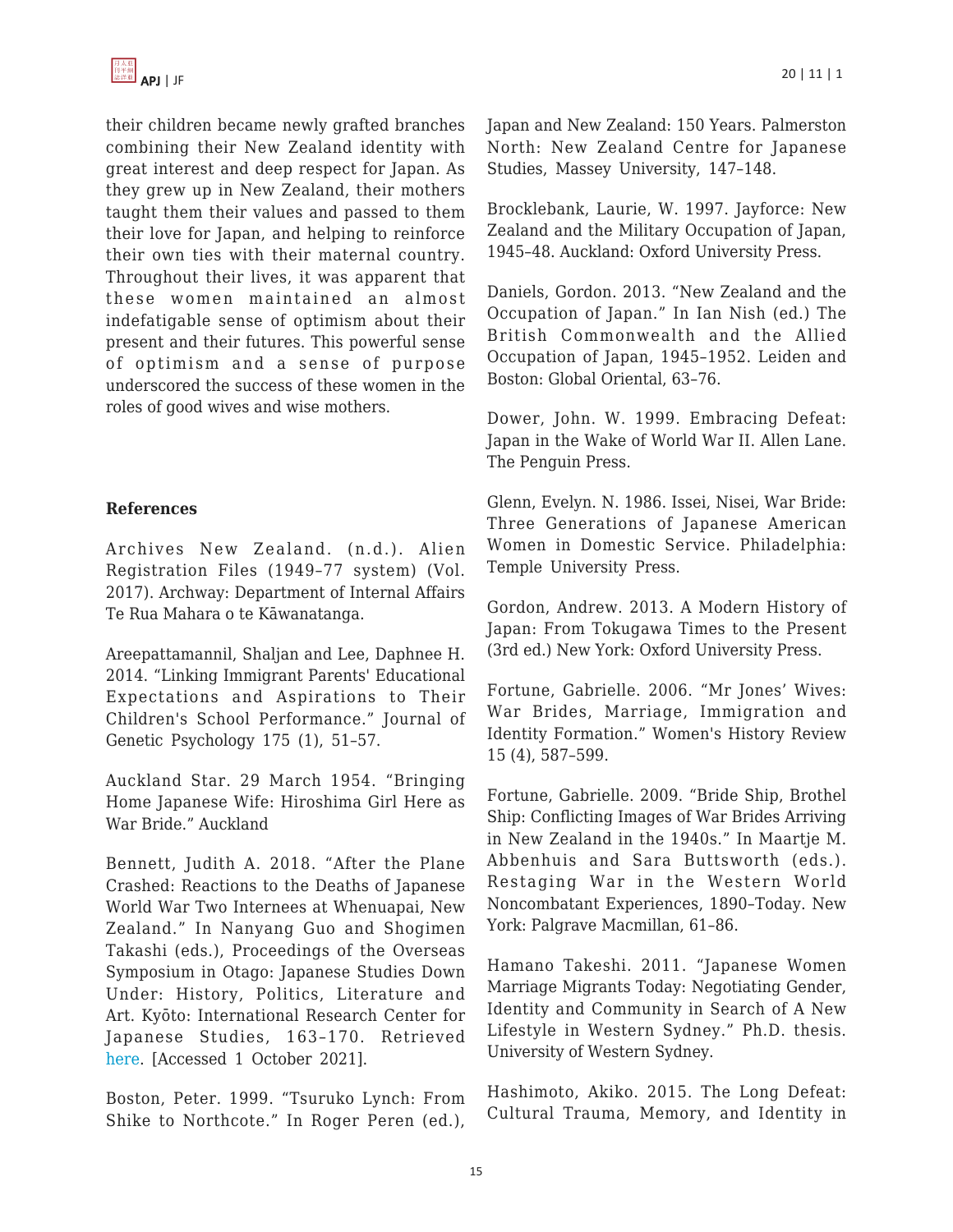

Japan. New York: Oxford University Press.

Hayashi Kaori. 2005. Watashi wa sensō hanayome desu [We are War Brides]. Tokyo: Hokkoku Shimbunsha.

Hayashi Kaori, Tamura Keiko and Takatsu Fumiko. 2002. Sensō hanayome: Kokkyō o koeta on'na tachi no hanseiki [War Brides: Half a Century since Women Crossed Borders]. Tokyo: Fuyō Shobō Shuppan.

Horio Teruhisa. 1988. Educational Thought and Ideology in Modern Japan: State Authority and Intellectual Freedom. Tokyo: University of Tokyo Press.

Ishikawa Tomoki. 2008. "Oceania ni okeru nihonjin imin no rekishi to jittai [History and Conditions of Japanese Immigrants in Oceania]. Ritsumeikan University Journal of Language and Culture Research 20 (1), 83–92.

Kanazawa Mutsumi. 2017. "Cultural Identity of Japanese War Brides in Postwar New Zealand." M.A. thesis. Unitec Institute of Technology, Auckland, New Zealand. (Unpublished).

Kolesova, Elena. 2004. "Challenging the System. Education and Resistance in Hokkaidō, Japan." Ph.D. thesis. The University of Auckland. (Unpublished).

Kondo, Dorinne, K. 1990. Crafting Selves: Power, Gender, and the Discourses of Identity in a Japanese Workspace. Chicago: University of Chicago Press.

Lie, John. 2001. Multi-Ethnic Japan. Cambridge, MA: Harvard University Press.

Marychurch, Fumiko. 2009. "Geta no hanao [strap of sandals]." Interviewer: Gunji Kiyomi. Nihonjin no 20 nen no ayumi [Twenty Years of Footsteps of Japanese]. Auckland: Japan Society of Auckland.

McGibbon, Ian. 1999. "New Zealand Perceptions of Japan, 1945–1965." In Roger Peren (ed.). Japan and New Zealand: 150 Years. Palmerston North: New Zealand Centre for Japanese Studies, Massey University.

Ministry of Culture and Heritage. 2014. "Kayforce Joins the Conflict." New Zealand History. Retrieved from https://nzhistory.govt.nz/war/korean-war/fifth-p hase-offensive. Updated 30 June 2020. [Accessed 1 October 2021].

Ministry for Culture and Heritage. (n.d.). "Capture." New Zealand History. Retrieved from https://nzhistory.govt.nz/war/second-world -war/prisoners-of-war/capture. Updated 17 May 2017. [Accessed 1 October 2021].

Ministry for Culture and Heritage. (n.d.). "Erebus Disaster." New Zealand History. Retrieved [here.](https://nzhistory.govt.nz/culture/erebus-disaster) Updated 29 November 2019. [Accessed 1 October 2021].

Notle, Sharon H. and Hastings, Sally Ann. 1991. "The Meiji State's Policy Towards Women, 1890–1910." In Gail Lee Bernstein (ed.). Recreating Japanese Women, 16001945. Berkeley: University of California Press, 151-174.

Parr, Alison. 2010. Home: Civilian New Zealanders Remember the Second World War. Auckland: Penguin.

Parr, Alison. 2012. The Occupiers: New Zealand Veterans Remember Postwar Japan. Auckland: Penguin.

Portelli, Alessandro. 2006. "What Makes Oral History Different." In Robert Perks and Alistair Thomson (eds.). The Oral History Reader. London: Routledge.

Rohlen, Thomas, P. and LeTendre, Gerald K. (eds.) 1998. Teaching and Learning in Japan. Cambridge: Cambridge University Press.

Shiozaki Hideaki. 2010. "Meruborun no sensō hanayome [War Brides in Melbourne]." Modern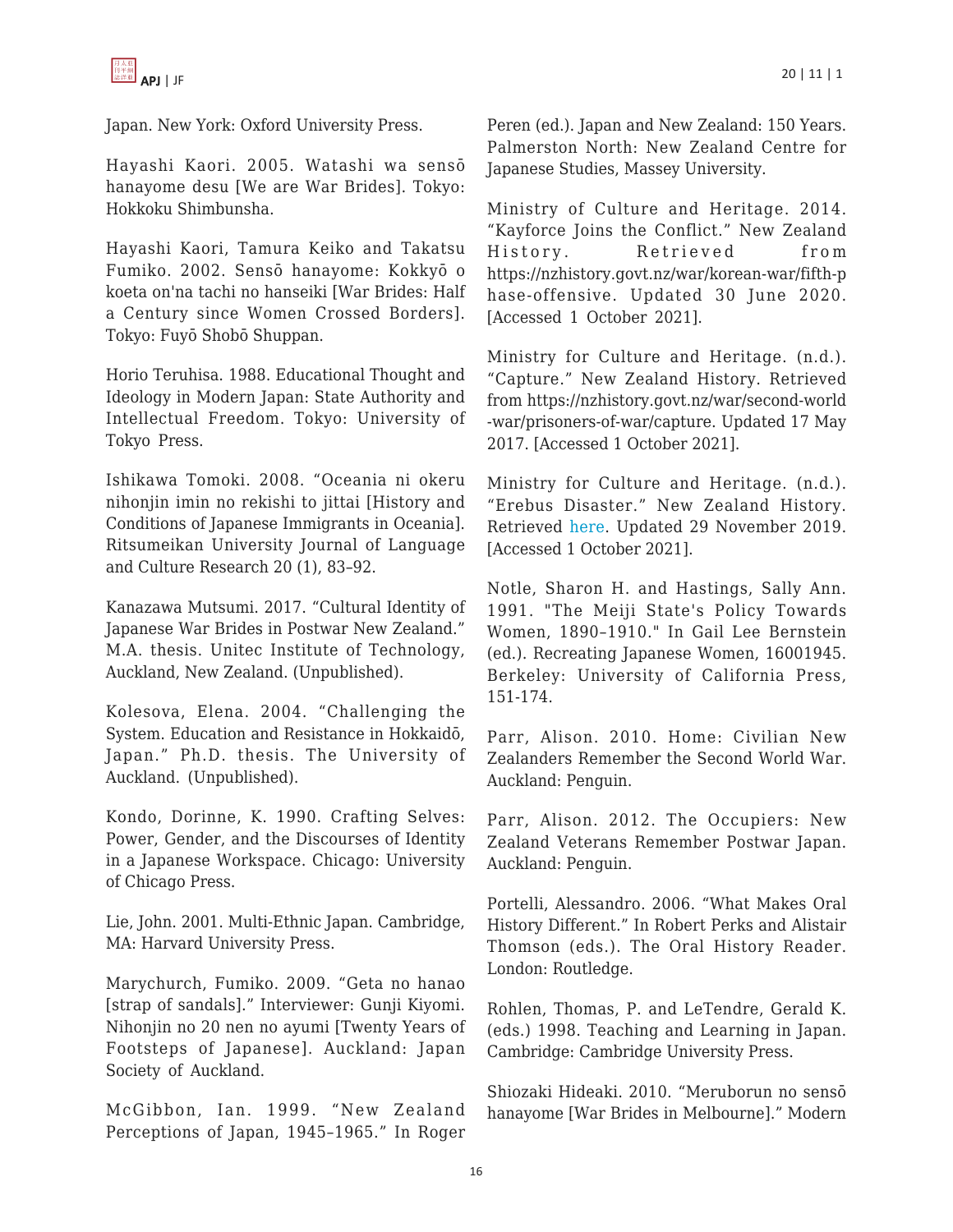Business Academic Journal. Retrieved [here.](https://www.yasuda-u.ac.jp/course/business/basic/letterzine/images/2010YasudaCBS.pdf) 63–64. [Accessed 1 October 2021].

Simpson, Caroline C. 1998. "Out of an Obscure Place: Japanese War Brides and Cultural Pluralism in the 1950s." Differences: A Journal of Feminist Cultural Studies 10 (3), 47–81.

Statistics New Zealand. (n.d.). "The New Zealand Official Year Book:1950." Retrieved [here.](https://www3.stats.govt.nz/New_Zealand_Official_Yearbooks/1950/NZOYB_1950.html#idsect1_1_1163) [Accessed 1 October 2021].

Storrs, Debbie. 2000. "Like a Bamboo: Representations of a Japanese War Bride." Frontiers: A Journal of Women Studies 21 (1/2), 194–224.

Tamura Keiko. 2001. "Home away from Home: The Entry of Japanese War Brides into Australia." In Paul Jones & Vera Mackie (eds.), Relationships: Japan and Australia, 1870s–1950s. Melbourne: University of Melbourne and RMIT Publishing, 241–264.

Tamura Keiko. 2002. "How to Become an Ordinary Australian: Japanese War Brides' Reflections on Their Migrant Experience." Oral History Association of Australia Journal 24, 60–64.

Tamura Keiko. 2009. "Ōsutoraria no nihonjin sensō hanayometachi to sono katarino tayoōei [Multidimensionality of Japanese War Brides in Australia]." In Shimada Noriko (ed.), Shashin hanayome: sensō hanayome no tadotta michi [Photograph Brides: Paths that War Brides Walked]. Tokyo: Japan Women's University Press.

Thomson, Alistair. 2011. "Memory and Remembering in Oral History." In Donald A. Richie (ed). The Oxford Handbook of Oral History. Oxford: Oxford University Press.

Trotter, Ann. 1990. New Zealand and Japan 1945–1952: The Occupation and the Peace Treaty. London: Athlone Press.

Tsuchiya Tomoko. 2011a. "Cold War Love: Producing American Liberalism in Interracial Marriages between American Soldiers and Japanese Women". Ph.D. thesis, University of San Diego, California, Retrieved [here.](http://www.escholarship.org/uc/item/1z7699pn?query=Tsuchiya) [Accessed 1 October 2021].

Tsuchiya Tomoko. 2011b. "Interracial Marriages between American Soldiers and Japanese Women at the Beginning of the Cold War." Journal of American and Canadian Studies 29. 59–84.

Uno, Kathleen. 2005. "Womanhood, War, and Empire: Transmutations of 'Good Wife, Wise Mother' before 1931." In Kathleen Uno and Barbara Molony (eds.), Gendering Modern Japanese History. Cambridge, MA; London: Harvard University Asia Center. 493–519.

Weiner, Michael. (ed.). 2004. Race, Ethnicity and Migration in Modern Japan. Volumes 1–3. London: Routledge Curzon.

Yoshimizu Ayaka. 2009. "Hello War Brides: Heteroglossia, Counter-Memory, and the Auto/Biographical Work of Japanese War Brides. Meridians: Feminism, Race, Transnationalism 10 (1), 111–136.

This article is a part of **The Special Issue: Re-examining Asia-Pacific War Memories: Grief, Narratives, and Memorials.** See the Table of Contents [here.](https://apjjf.org/2022/10/ToC.html)

**Dr. Elena Kolesova** is a New Zealand-based academic, who currently works for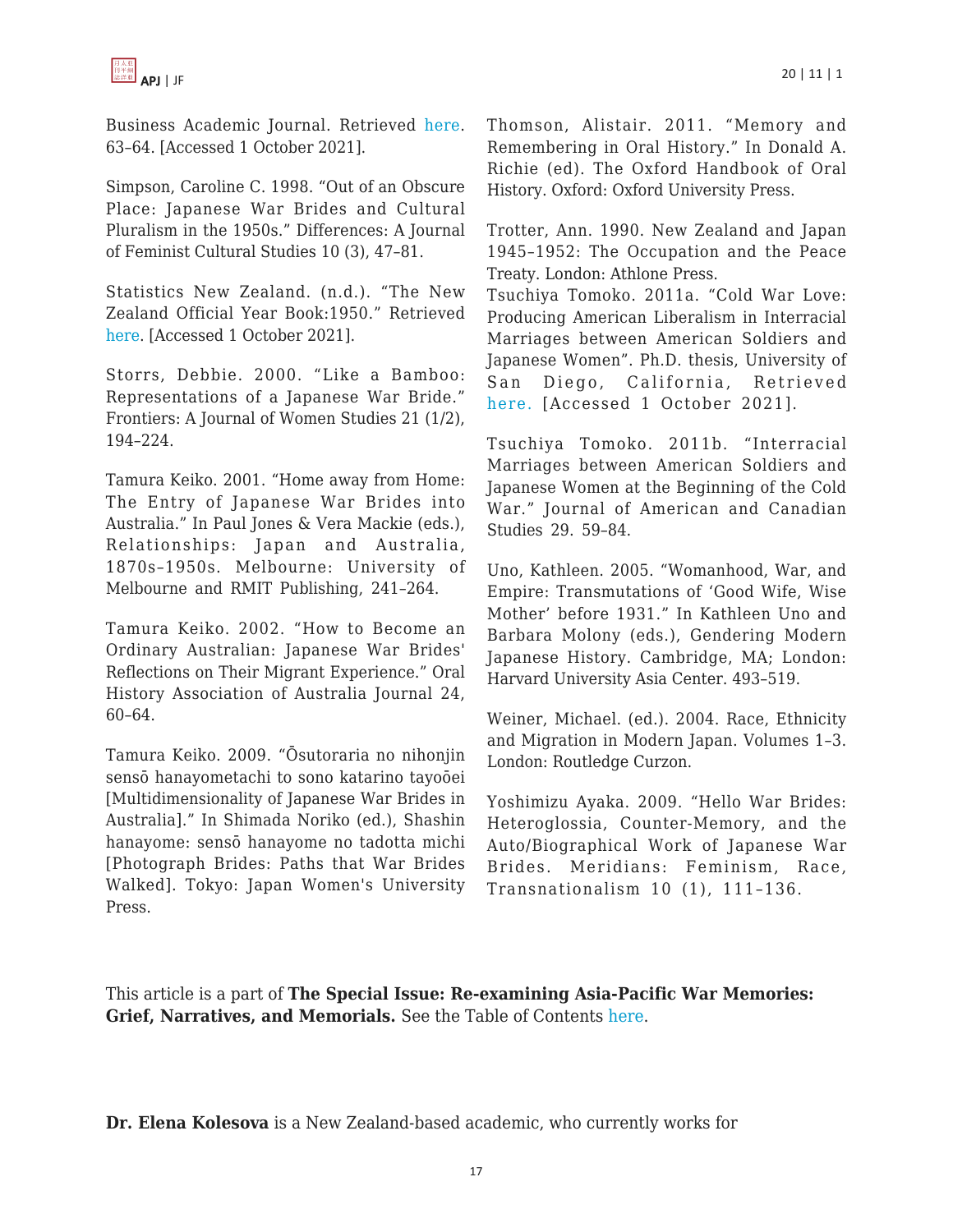the Communication and Media Department at the University of Central Asia. Her research involves cultural studies, media studies, intercultural communication, education, cultural anthropology, and history. She has published in the fields of Japanese/Asian studies, East Asian popular culture, ethnic media, and intercultural communication.

**Mutsumi Kanazawa** works as a freelance translator and researcher, based in Japan. Her research interests include cultural anthropology, adult education, and citizen's movement. Her essays based on her Master's thesis *Cultural identity of Japanese war brides in postwar New Zealand* have appeared in a number of magazines in New Zealand.

# **Notes**

 $1$  The term "war brides" in this study refers to the Japanese women who married foreign servicemen whom they met in Japan, either during the postwar military occupation or subsequent military mission during the Korean War (roughly between 1945 and the late 1950s), and then migrated to New Zealand between 1953 and 1958. This followed the signing of the Treaty of San Francisco in 1952, which officiated the normalization of the relationship between New Zealand and Japan.

 $^2$  A data search of the New Zealand National archive database, Archway, revealed the existence of 50 potential Japanese female (war bride) immigrants during the period 1953-1958 (Archives New Zealand, n.d.). The same number is mentioned by Ian McGibbon (1999, 133). In the course of the interviews with Japanese war brides and their family members conducted between 2014 - 2016 a similar number was confirmed. (Kanazawa 2017).  $3$  Liberalization of individual overseas travels in Japan was only made possible in 1964. The war brides who left Japan in the 1950s were permitted to leave under special bilateral visa arrangements. Likewise, for New Zealand men, without the government's authorization, the travel cost they would have to bear at that time would have been prohibitively expensive.

<sup>4</sup> This sentiment seems to have remained in the minds of war brides as many women were reluctant to be interviewed for this research.

 $^5$  Fortune provides a number of 4,000 women (and 1,000 children) who arrived in New Zealand mainly from the U.K., Canada including smaller numbers from Italy, Greece, Crete as well as the Middle East, North Africa and Japan. Although these numbers may look small, it is important to remember that the population of New Zealand according to 1951 census was only 1,939,472 (Statistics New Zealand n.d.).

 $^6$  About 100 mainly airmen and seamen attached to the Royal Navy or Royal Air Force were captured by Japanese troops. 26 soldiers (mostly coastwatchers) became prisoners of war in the Pacific theatre, only seven of these men survived Japanese camps (Ministry for Culture and Heritage, n.d).

 $^7$  A commercial flight operated by Air New Zealand have crashed in 1979 at the low slops of Mt Erebus in Antarctica. It is known as Erebus disaster and is recognized as the worst airplane crash in New Zealand history. Among 237 passengers and 20 crewmembers killed in the crash, there were 24 Japanese tourists. In the following months after the crash, the bodies